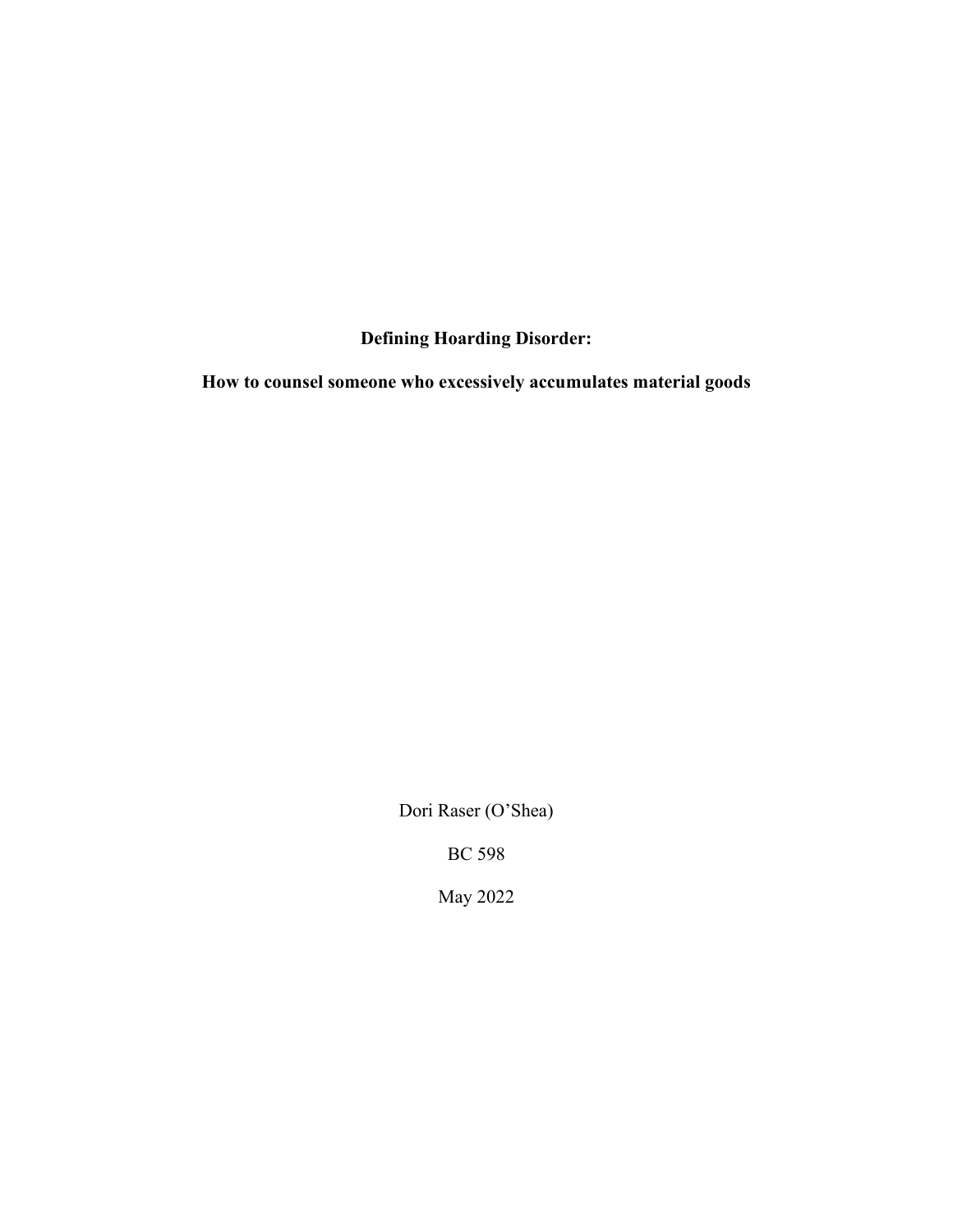# **TABLE OF CONTENTS**

| <b>Table of Contents</b><br><b>Abstract</b> |                                                                                                                    | 1<br>11              |
|---------------------------------------------|--------------------------------------------------------------------------------------------------------------------|----------------------|
|                                             | 1) Introduction                                                                                                    | 1                    |
|                                             | 2) Secular Definition and Diagnosis of the Problem<br><b>Secular Definition</b><br>a)<br>b) Secular Diagnosis      | 4<br>4<br>5          |
|                                             | 3) Secular Interpretation and Treatment<br>Causes<br>a)<br>b) Acknowledgement of the Problem<br>Treatment<br>C)    | 7<br>7<br>8<br>9     |
|                                             | 4) Biblical Definition of the Problem<br>a) Biblical Definition<br>b) Biblical Exegesis<br>c) Possible Heart Idols | 11<br>11<br>13<br>16 |
|                                             | 5) Biblical and Theological Considerations in Counseling                                                           | 17                   |
|                                             | 6) Suggested Modus Operandi                                                                                        | 20                   |
|                                             | 7) Conclusion                                                                                                      | 24                   |
| <b>Bibliography</b>                         |                                                                                                                    | 26                   |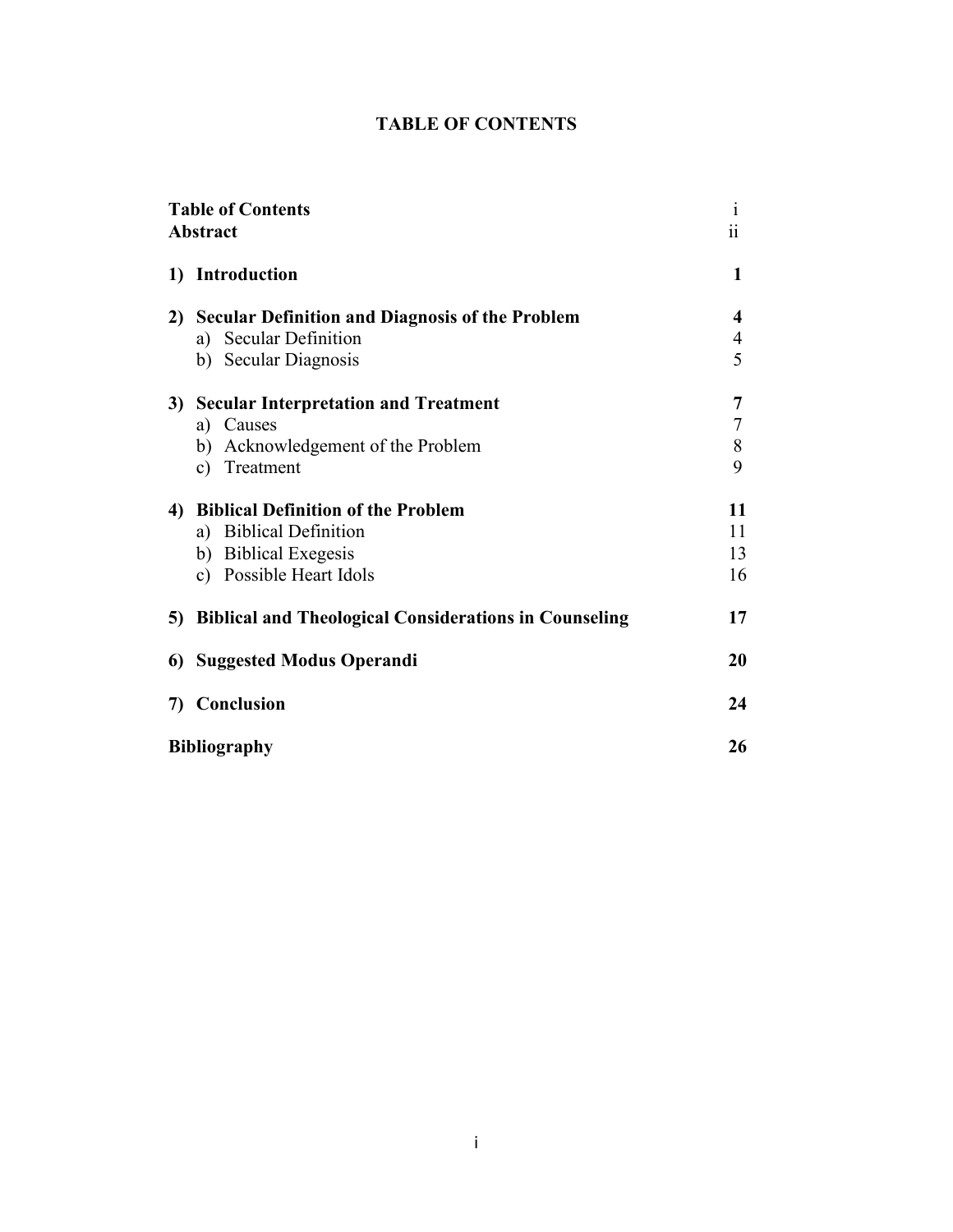# **Abstract**

**Title:** Defining Hoarding Disorder – How to counsel someone who excessively accumulates material goods **Author:** Dori Raser (O'Shea) **Degree:** Master of Arts – Biblical Counseling **Date:** May 2022 **Advisor:** Dr. Stuart Scott

Hoarding Disorder is a diagnosable mental illness according to the psychiatric medical community. This diagnosis is given to individuals who exhibit subjectively defined behaviors related to collecting and disposing of material goods. These material goods can be items of value and/or items that most people would call trash. This accumulation compromises the original intended use of rooms in the home and can be a serious health threat. The label of "disorder" or "mental illness" would suggest that the root of these behaviors is biological, yet there is no objective test and no known medication that successfully addresses this behavior.

From a biblical perspective, these behaviors can be evidence of an idolatrous heart. Certainly, a variety of possible heart idols can come to mind. Does this person trust in the provision of a good God? Is there fear? Fear of what? Is there pride in a sense of selfsufficiency? What about identity - does the "stuff" represent who the person is? How about comfort? Does the abundance of things create a sense of safety and comfort? These are issues that should be explored, but often the person who struggles, even though a true believer, does not see her behavior as a problem, certainly not sin. Herein lies the first hurdle.

There is not a lot of material on this topic. I know a few people in my church, and one family member, who struggle with these kinds of behaviors. All of them tend to keep it a secret; only a small group actually know why no one is invited to visit them in their homes. For these reasons, I have selected this topic to explore so that I might learn more about what the Bible has to say on this topic, and to equip myself to provide biblical assistance. It is my hope that this paper may also assist others to both recognize the secret held by their brothers and sisters, and be better equipped to encourage them. Even though the person who struggles with this kind of accumulation might not admit that there is a problem; in most cases, there is. They need help to examine their hearts, and for most they will likely find idols there that need to be purged. Let the work begin.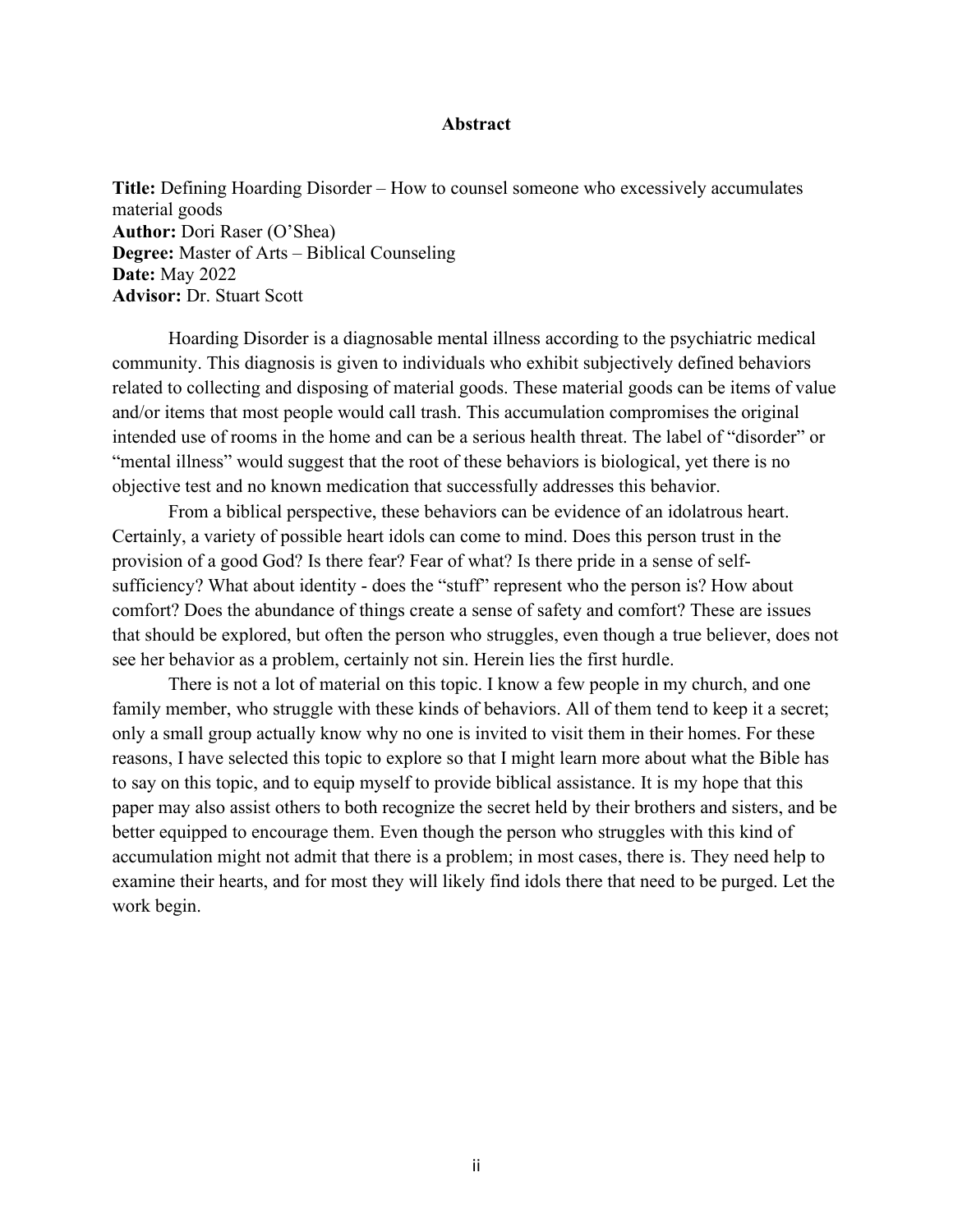## **1) INTRODUCTION1**

 $\overline{a}$ 

Do you know someone who has difficulty getting rid of things? The truth actually is that all of us do on some level. Dr. Ed Welch says that this difficulty is not a yes or no, but rather a more or less.<sup>2</sup> This paper will specifically focus on the Christian who is on the significantly "more" side of this spectrum. While the term "hoarding" comes from medical secular vocabulary, it is still an appropriate term to use to describe this behavior, so I will use it here; however, I will refrain from using the word "hoarder" to refer to the person, unless the writing is a direct quote. Language is important and I do not wish to imply that this behavior is the person's identity. It is not. The Christian here is a child of God who struggles with excessive acquiring or storing-up that results in a tremendous amount of clutter in the home.

These Christians accumulate things to such an extent that the home is not functional for the purposes that would be pleasing to God, such as serving others and hospitality. Rooms in the home are compromised so that they can no longer be used for their original intended purpose, but rather act as places to store massive amounts of stuff. They invest a great deal of their time in activities and responsibilities that include acquisition, use, care, storage, and disposal of material goods.<sup>3</sup> Stuff takes over their space and their time, because they find it very difficult to part with anything and can't seem to stop adding things to the hoard. Everything has value. It is a problem that, without intervention, mostly escalates. The time that is required for these acquisition

<sup>1</sup> Information in the "Introduction" section, unless otherwise noted, comes from the experience of the author through interviews and personal relationships with both those who struggle with hoarding and those who desire to help those who struggle.

<sup>2</sup> Ed Welch, "Hoarding and the DSM5," *CCEF* (blog), June 3, 2013, https://www.ccef.org/hoarding-and $d$ sm- $5/$ 

<sup>3</sup> Randy O Frost and Gail Steketee, *Stuff : Compulsive Hoarding and the Meaning of Things* (Boston: Mariner Books, 2010), 262.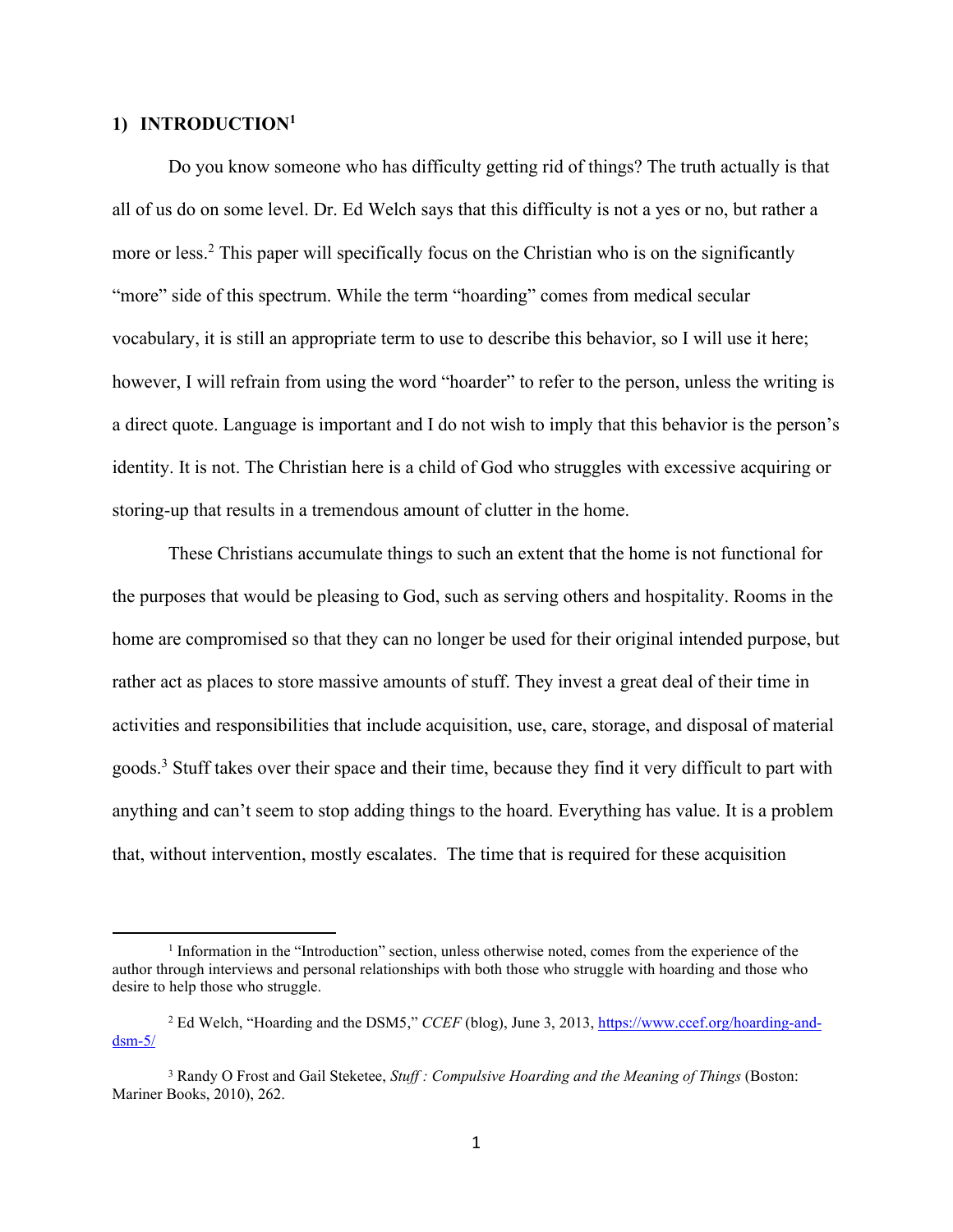activities and responsibilities, and the lack of working space because of the clutter, rob this dear one of the very things that were sought by acquiring the items in the first place. 4

The medical profession has identified Hoarding Disorder (HD) in the most recent Diagnostic and Statistical Manual – Fifth Edition  $(DSM5)^5$  as a new mental illness category that has subjective behaviors listed for diagnostic purposes. In other words, Hoarding Disorder is now considered a diagnosable mental illness, whereas previously the behaviors were included as one of the criteria used for diagnosing Obsessive-Compulsive Disorder (OCD). It is interesting to note that there is no conclusive or objective clinical test to diagnose this disorder as a physical or mental (brain) illness.

While the diagnostic criteria listed in the DSM5 can help us to understand the struggles of someone seemingly enslaved to these behaviors, the biblical counselor will be concerned with how matters of the heart are impacting behavior. It will be one purpose of this paper to explore some of the more common idols that may be hindering true worship for the person who hoards. Does this person trust in the provision of a good God? What about identity - does the "stuff" represent who the person is? How about comfort? Does the abundance of things create a sense of safety and comfort? Is there perhaps pride involved that makes one think that she can take care of anything, both for herself and others, if she just has enough stuff on hand? Is it fear? Fear of what?

This topic is relevant to the church today because hoarding is often a hidden pattern of behavior that impacts the life of a believer, and therefore the church. Most people who engage in

<sup>4</sup> Randy O Frost and Gail Steketee, *Stuff : Compulsive Hoarding and the Meaning of Things* (Boston: Mariner Books, 2010), 262.

<sup>5</sup> American Psychiatric Association, *Diagnostic and Statistical Manual of Mental Disorders*, 5th ed. (Arlington, VA: American Psychiatric Association, 2013).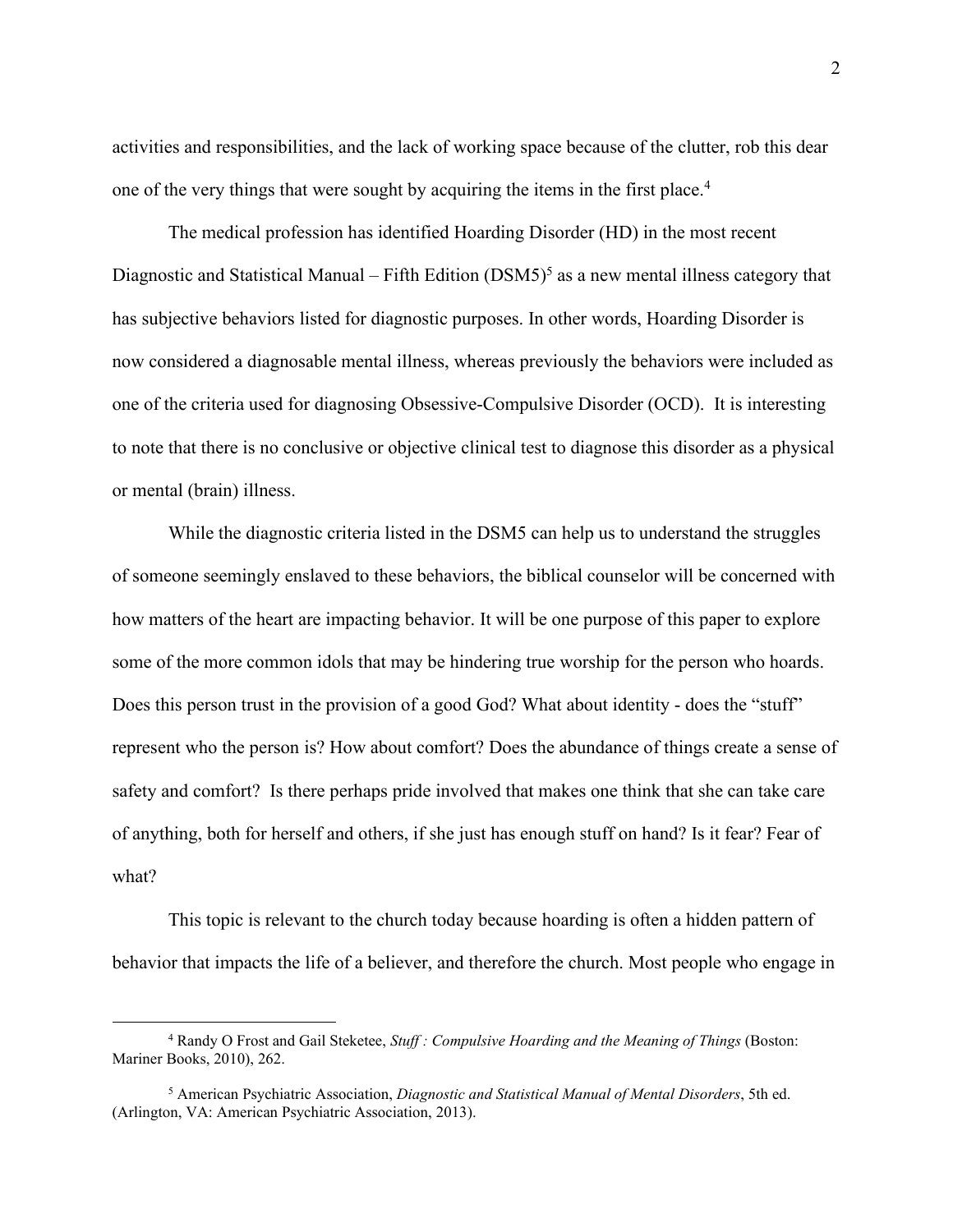this activity will not invite others into their home. This is an indication that they recognize there is something wrong with how they live, yet they will still argue, even with supposed biblical justification, that there is nothing wrong with their actions, certainly nothing sinful. While it is the Holy Spirit who convicts us of sin, God may choose to use others to help with this process. This paper will hopefully provide understanding and some biblical tools for those who wish to help with this conviction process. It will also provide biblical principles and tools for the person who struggles with hoarding and desires to change, as well as the counselor working with such a person.

In an effort to support an understanding of Hoarding Disorder and provide biblical principles and tools to help both counselor and counselee address heart issues, the following outline will be followed. First, a review of the secular material that has to do with identifying and treating Hoarding Disorder will be presented. This includes looking at the criteria of the DSM5, identifying related illnesses, and sharing information about how people with this diagnosis are helped by the medical profession. Next, a biblical perspective and possible heart idols will be discussed. What is this person valuing more than God? Is there too much focus on the things of this earth? How is this person reflecting the image of God? After all, our God is a God of order and good design, not a God of chaos and disorder. Finally a biblical counseling model for helping someone practicing sin associated with these behaviors will be provided.

Research methodology will include a review of current material available on the subject, both secular and biblical; examining possible idolatries that could be likely contributors to the problem; and a review of biblical help that is available to deal with those specific idolatries. There are a variety of types of hoarding. This focus of this paper is the Christian whose behaviors are motivated by fear and a lack of trust in the provision of God.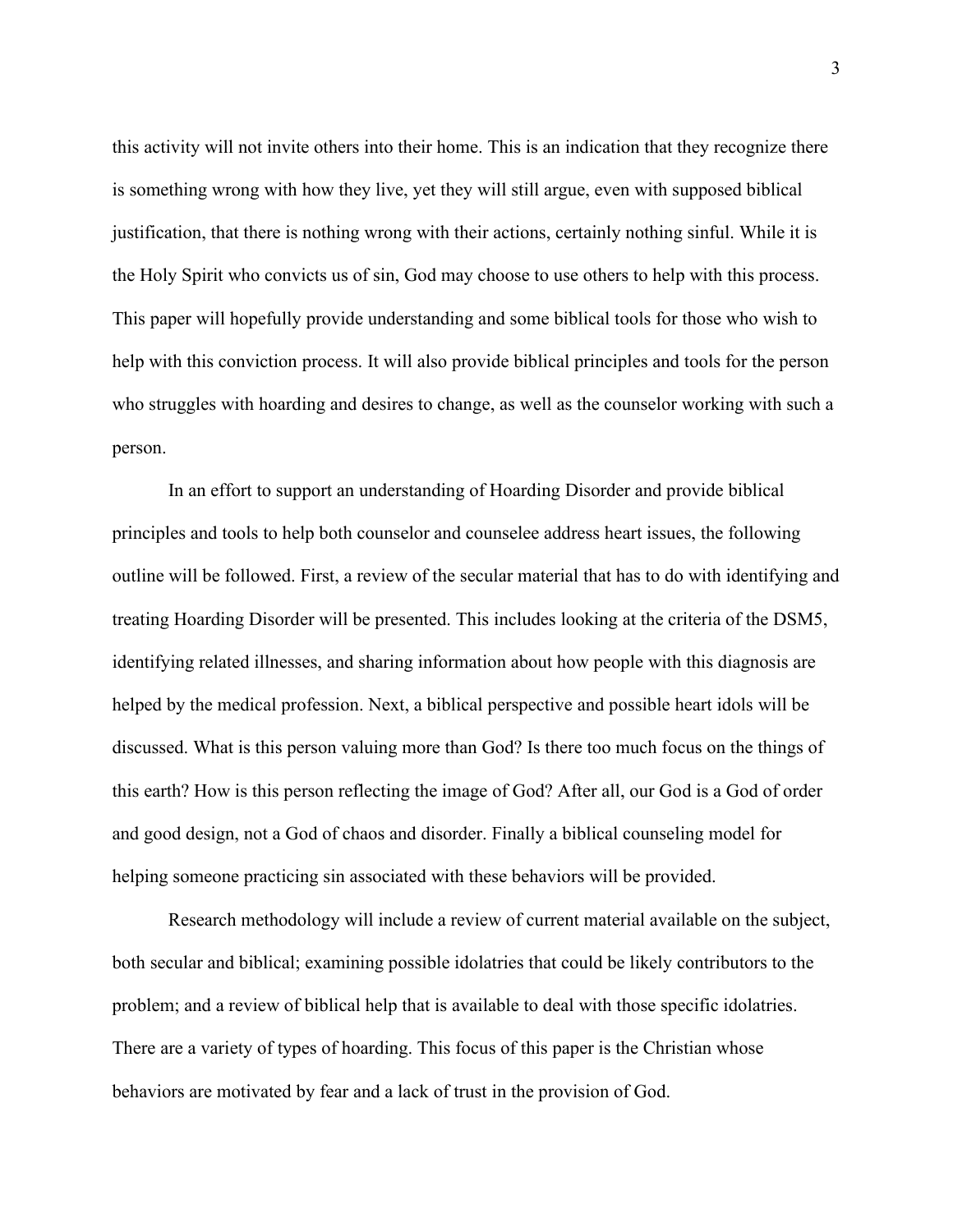### **2) SECULAR DEFINITION OF THE PROBLEM**

#### **a) Secular Definition**

- **i)** "Compulsive hoarding (disposophobia) is the act of accumulating excessive amounts of both valuable and worthless items with an inability to use or discard any of them, regardless of space limitations, hazardous or unsanitary conditions and financial gain from a sale or trade of the items."6 "Approximately 5% of the population shows evidence of clinical hoarding and this rate is twice the rate of obsessive-compulsive disorder (OCD) and four times the rate of bipolar or schizophrenia disorders."7
- **ii)** "People who hoard may have… a family history of hoarding and perfectionism. They may experience difficulties with decision making, form intense emotional attachments to a wide variety of objects, … and hold tightly to the belief of not wasting anything because of potential monetary and/or emotional value."8
- **iii)** The increase of this disorder in western societies is seen as due to the abundance of inexpensive and easily accessible objects, and also because of the materialistic and commercial nature of our society.9
- **iv)** Hoarding Disorder was recently separated in the DSM from OCD. It used to be one of the behaviors to diagnose OCD. One of the differences is that the person with OCD

<sup>6</sup> Timothy Clinton, "Chapter 24 – Hoarding," in *The Quick-Reference Guide to Addictions and Recovery Counseling : 40 Topics, Spiritual Insights, and Easy-To-Use Action Steps*, (Grand Rapids: Baker Books, 2013), 206.

<sup>7</sup> Obsessive-Compulsive Foundation, www.ocfoundation.org/hoarding, in Timothy E. Clinton, *The Quick-Reference Guide to Addictions and Recovery Counseling : 40 Topics, Spiritual Insights, and Easy-To-Use Action Steps*, (Grand Rapids: Baker Books, 2013), 207.

<sup>8</sup> Timothy Clinton, "Chapter 24 – Hoarding," in *The Quick-Reference Guide to Addictions and Recovery Counseling : 40 Topics, Spiritual Insights, and Easy-To-Use Action Steps*, (Grand Rapids: Baker Books, 2013), 208.

<sup>9</sup> Randy Frost and Gail Steketee, *Stuff : Compulsive Hoarding and the Meaning of Things* (Boston: Mariner Books, 2010), 262.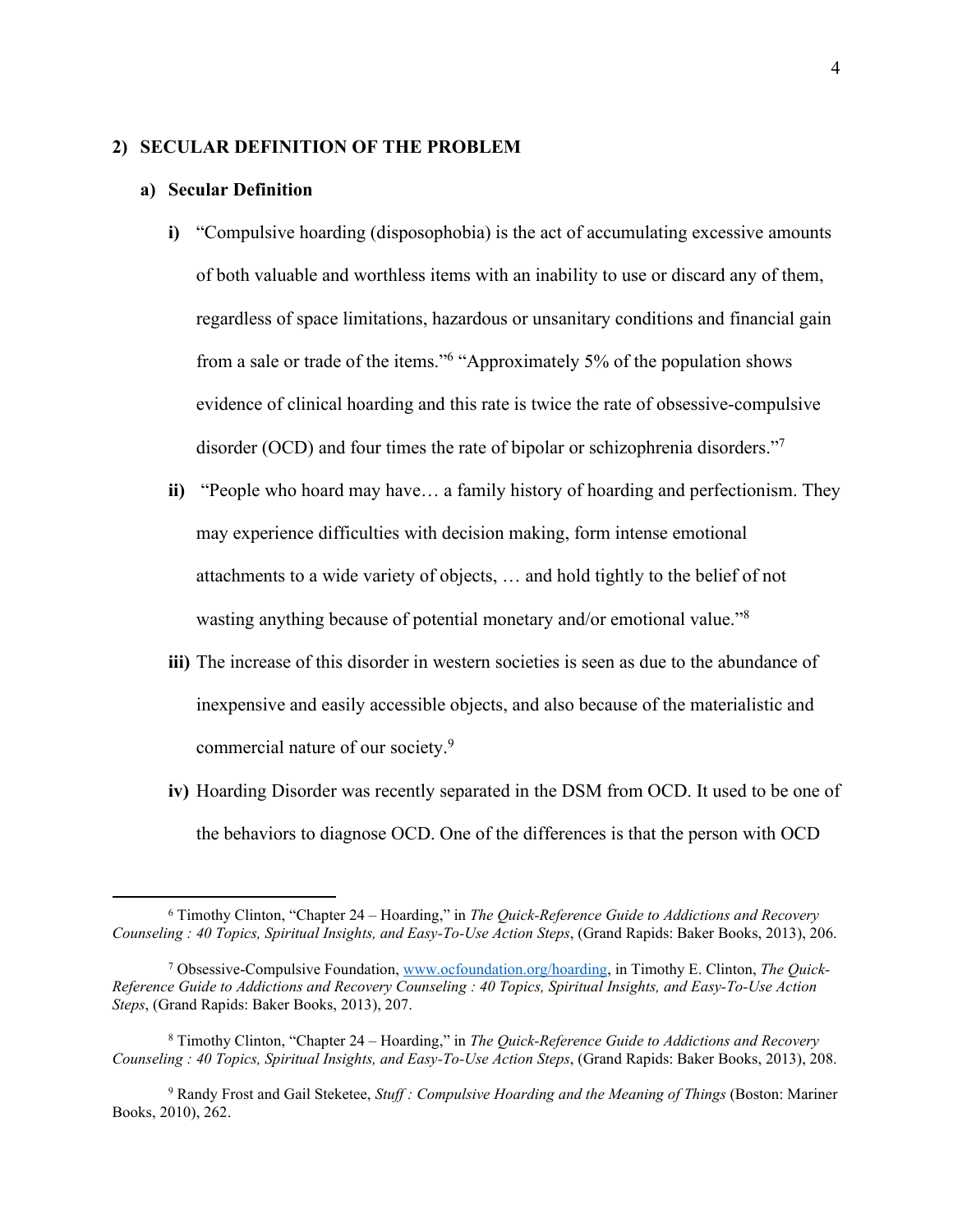engages in obsessions that are intrusive or unwanted, whereas the person with HD does what they do because of the pleasure it brings them.<sup>10</sup>

# **b) Secular Diagnosis**

- **i)** Hoarding Disorder is listed as a separate category in the most recent (2013) Diagnostic and Statistical Manuel of Mental Disorders: Fifth Edition (DSM5).<sup>11</sup> It was in this edition that Hoarding Disorder was first separated from Obsessive Compulsive Disorder (OCD). In previous editions hoarding behaviors were listed as one of several criteria used to diagnosis OCD. The current behavioral criteria from the DSM5 for diagnosis of Hoarding Disorder are:<sup>12</sup>
	- (1) "Persistent difficulty discarding or parting with possessions, regardless of their actual value."
	- (2) "This difficulty is due to a perceived need to save the items and to the distress associated with discarding them."
	- (3) "The difficulty discarding possessions results in the accumulation of possessions that congest and clutter active living areas and substantially compromises their intended use. If living areas are uncluttered, it is only because of the interventions of third parties."

<sup>10</sup> Michael First, "Transcript: Changes to Hoarding Disorder and OCD in DSM-5," Psychiatry & Behavioral Health Learning Network, October 14, 1914, https://www.psychcongress.com/article/transcript-changeshoarding-disorder-and-ocd-dsm-5.

<sup>11</sup> American Psychiatric Association, *Diagnostic and Statistical Manual of Mental Disorders*, 5th ed. (Arlington, VA: American Psychiatric Association, 2013), 156-159.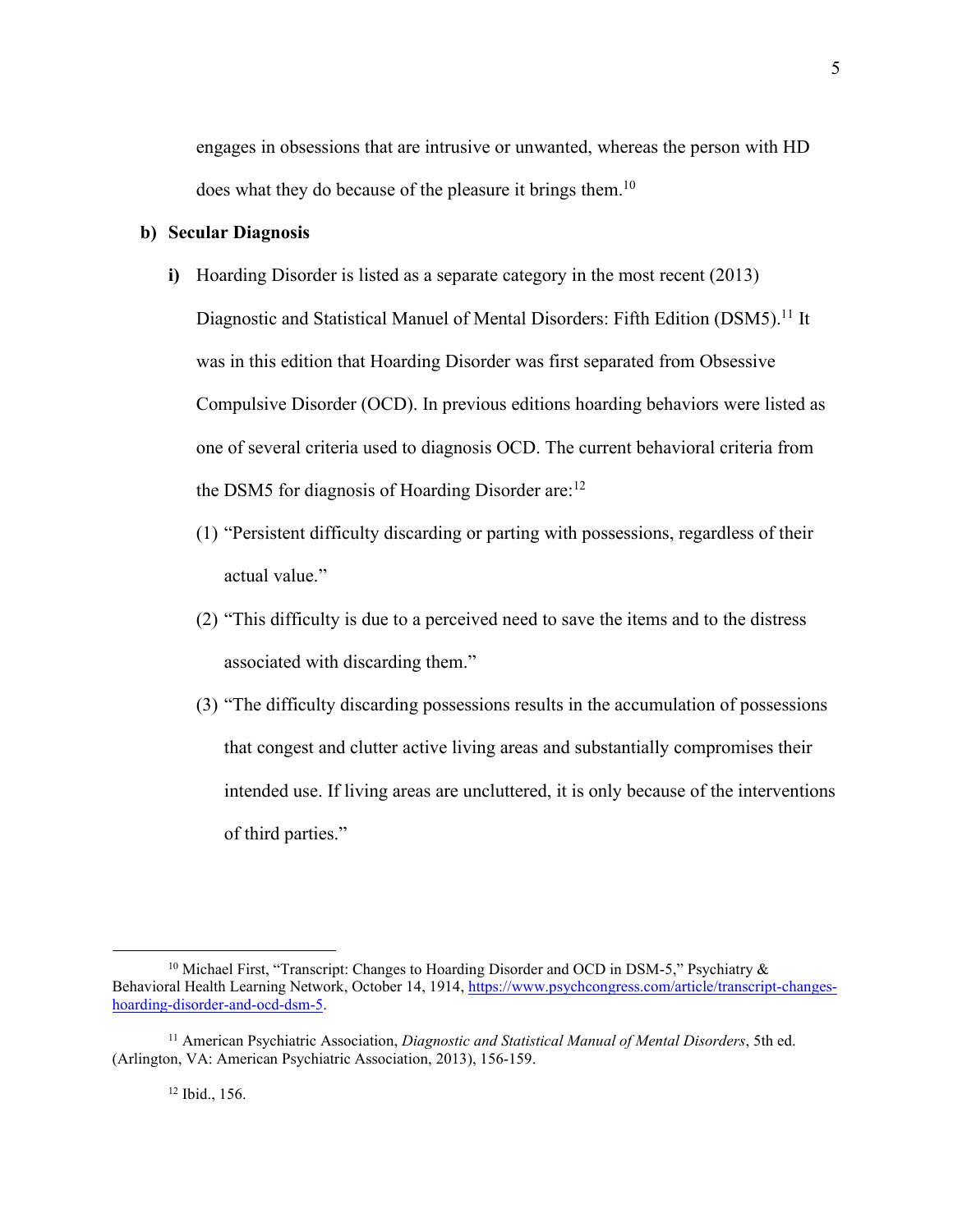- (4) "The hoarding causes clinically significant distress or impairment in social, occupational, or other important areas of functioning (including maintaining an environment safe for oneself or others.)"
- **ii)** Two of the four specifications in the DSM5 that may or may not be present are paraphrased here:<sup>13</sup>
	- (1) Excessive acquiring inability to stop themselves from acquiring things, especially if free or a good deal.
	- (2) Poor insight difficulty grasping the severity of their problem. They wonder why others make such a fuss about it.
- **iii)** Two of four classic OCD obsessions through which hoarding behaviors can occur are: 14
	- (1) "Superstitious thoughts unreasonable beliefs that throwing something away will result in a catastrophe of some kind." 2)
	- (2) "persistent avoidance of onerous compulsions not discarding to avoid endless checking before discarding can occur".
- **iv)** "The DSM description helps focus our attention on the experience of the sufferer and shapes the data-gathering questions that can help us determine the extent and severity of the counselee's struggle,… but does not explain why someone struggles… For that

<sup>13</sup> David Tolin, Randy Frost, and Gail Steketee, *Buried in Treasures : Help for Compulsive Acquiring, Saving, and Hoarding* (New York: Oxford University Press, 2014), 16.

<sup>14</sup> Obsessive-Compulsive Foundation, www.ocfoundation.org/hoarding, in Timothy E. Clinton, *The Quick-Reference Guide to Addictions and Recovery Counseling : 40 Topics, Spiritual Insights, and Easy-To-Use Action Steps*, (Grand Rapids: Baker Books, 2013), 207.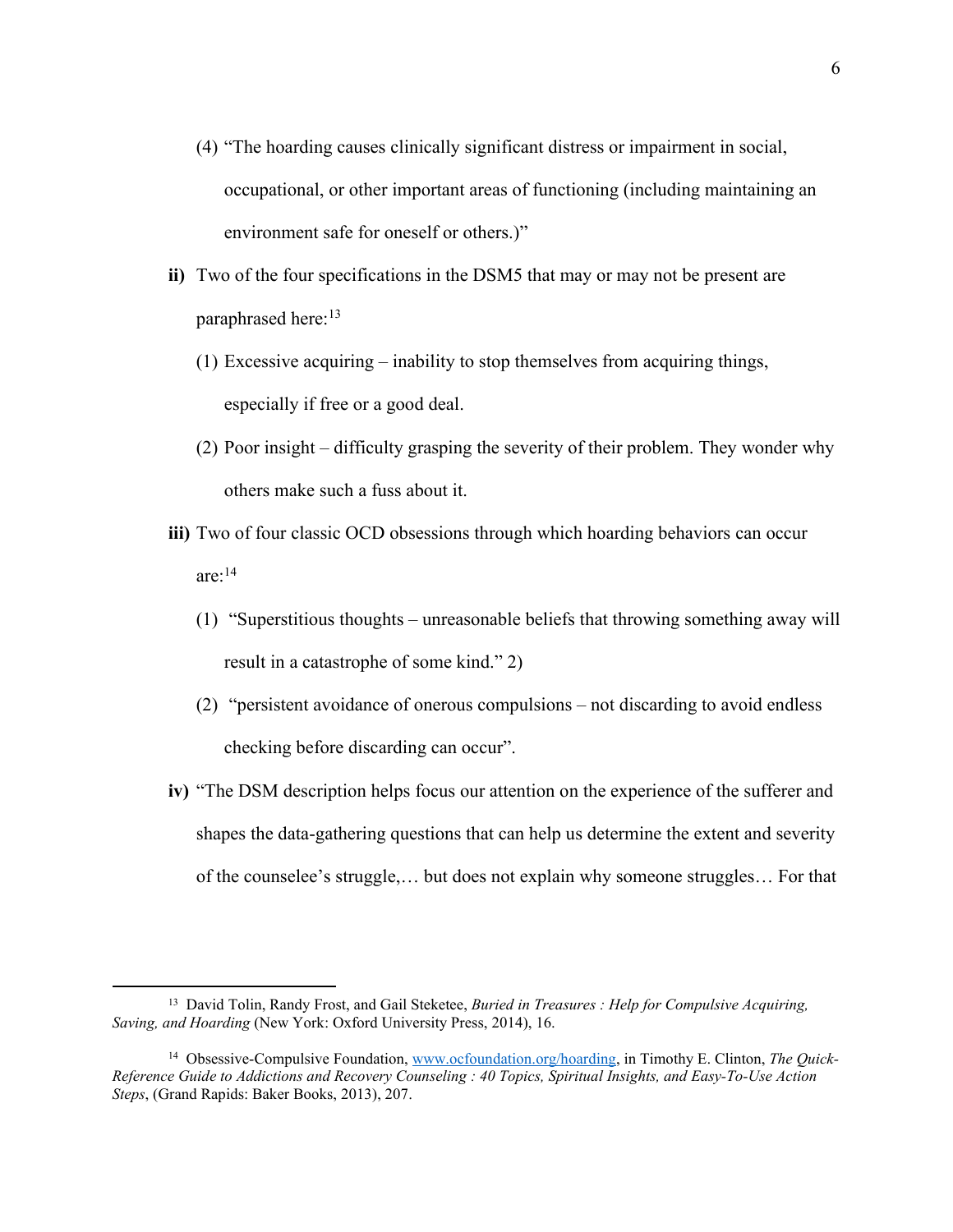we need a biblical view of human nature that provides a foundation for a biblical counseling approach."15

**v)** Rachel Cooper, a British philosopher specializing in the philosophy of medicine, argues that the separation of hoarding in the DSM5 was not appropriate because this is a behavior that is not internal in nature, but rather is seen in specific circumstances such as cultures of plenty and consumption. She also poses an ethical concern recognizing the difficulty of diagnosing and treating someone who does not want to be diagnosed or treated. She would prefer to label it as a bad habit, rather than as a medical diagnosis.16

# **3) SECULAR INTERPRETATION AND TREATMENT**

## **a) Causes**

- **i)** Hoarding Disorder may have some connection to difficulties with executive functioning or the ability to plan and organize tasks.<sup>17</sup>
- **ii)** "Collectively, evidence from neuropsychological testing and neuroimaging research suggests that compulsive hoarding is characterized by abnormal activity in areas of the frontal lobe, such as orbitofrontal cortex, ventromedial prefrontal cortex, and anterior cingulate cortex."18 "Most of the dopamine-sensitive neurons are found in

<sup>15</sup> Michael R. Emlet*, OCD: Freedom for the Obsessive-Compulsive – Resources for Changing*, (Phillipsburg, New Jersey: P&R Publishers, 2004).

<sup>16</sup> Rachel Cooper, "Chapter Four – Issues of Content: the Birth of a New Diagnosis – Hoarding Disorder," in *Diagnosing the Diagnostic and Statistical Manual of Mental Disorders* (London: Karnac, 2014), 36-38.

<sup>&</sup>lt;sup>17</sup> Mike Emlet et al., "Hoarding," *CCEF* (podcast), June 13, 2016, https://www.ccef.org/podcast/hoarding/.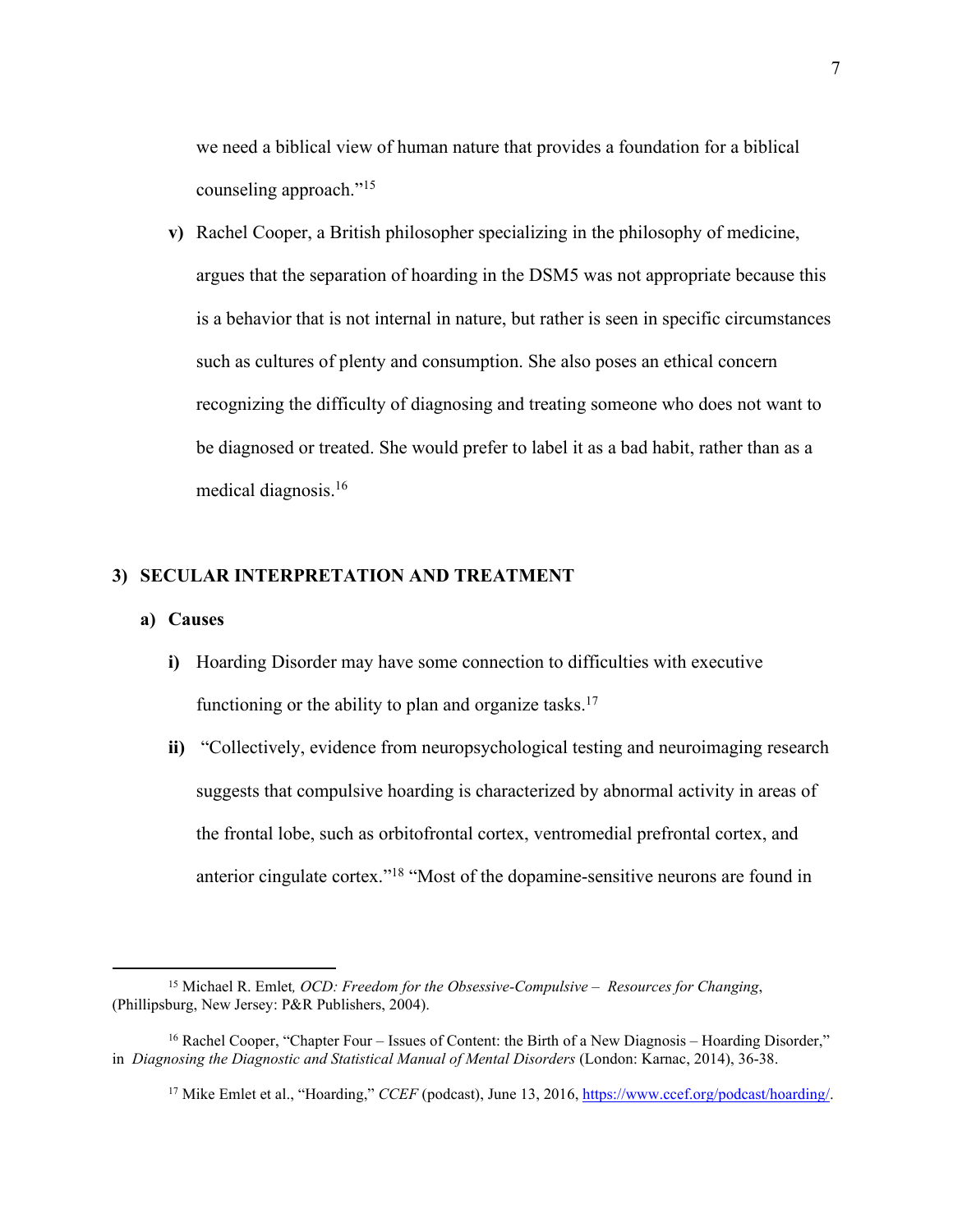this area of the brain, which also handles executive functioning (such as reasoning, logic, rational thinking, and cognitive processing)."<sup>19</sup>

- **iii)** "Usually hoarders struggle with a sense of abandonment, loneliness, isolation, and shame. These emotions are reinforced because of their behavior and because friends and family members find it difficult to cope with their hoarding and disconnect from them." $20$
- **iv)** "It is reasonable to assume that a hoarder probably felt abandonment in childhood or has had a traumatic experience of some kind."21

# **b) Acknowledgement of the Problem**

**i)** "When your home is filled to the brim with stuff, it's hard to get any enjoyment out of your possessions. The good stuff might well be buried underneath a pile of other stuff, so it's hard to find. Even if you do find the good stuff, you might not have enough room to enjoy it. Or you might find that after being buried under a pile for a long time, the good stuff has deteriorated to the point where it's not so good anymore. The critical issue, then is to make room in your home for the things you value most."22

<sup>21</sup> Ibid., 208.

 $\overline{a}$ 

<sup>22</sup> David Tolin, Randy Frost, and Gail Steketee, *Buried in Treasures : Help for Compulsive Acquiring, Saving, and Hoarding* (New York: Oxford University Press, 2014), pg 7.

<sup>18</sup>Obsessive-Compulsive Foundation, www.ocfoundation.org/hoarding, in Timothy E. Clinton, *The Quick-Reference Guide to Addictions and Recovery Counseling : 40 Topics, Spiritual Insights, and Easy-To-Use Action Steps, (Grand Rapids: Baker Books, 2013), 207.* 

<sup>&</sup>lt;sup>19</sup> Obsessive-Compulsive Foundation, www.ocfoundation.org/hoarding, in Timothy E. Clinton, *The Ouick*-*Reference Guide to Addictions and Recovery Counseling : 40 Topics, Spiritual Insights, and Easy-To-Use Action Steps*, (Grand Rapids: Baker Books, 2013), 207.

<sup>20</sup> Timothy Clinton, "Chapter 24 – Hoarding," in *The Quick-Reference Guide to Addictions and Recovery Counseling : 40 Topics, Spiritual Insights, and Easy-To-Use Action Steps*, (Grand Rapids: Baker Books, 2013), 208.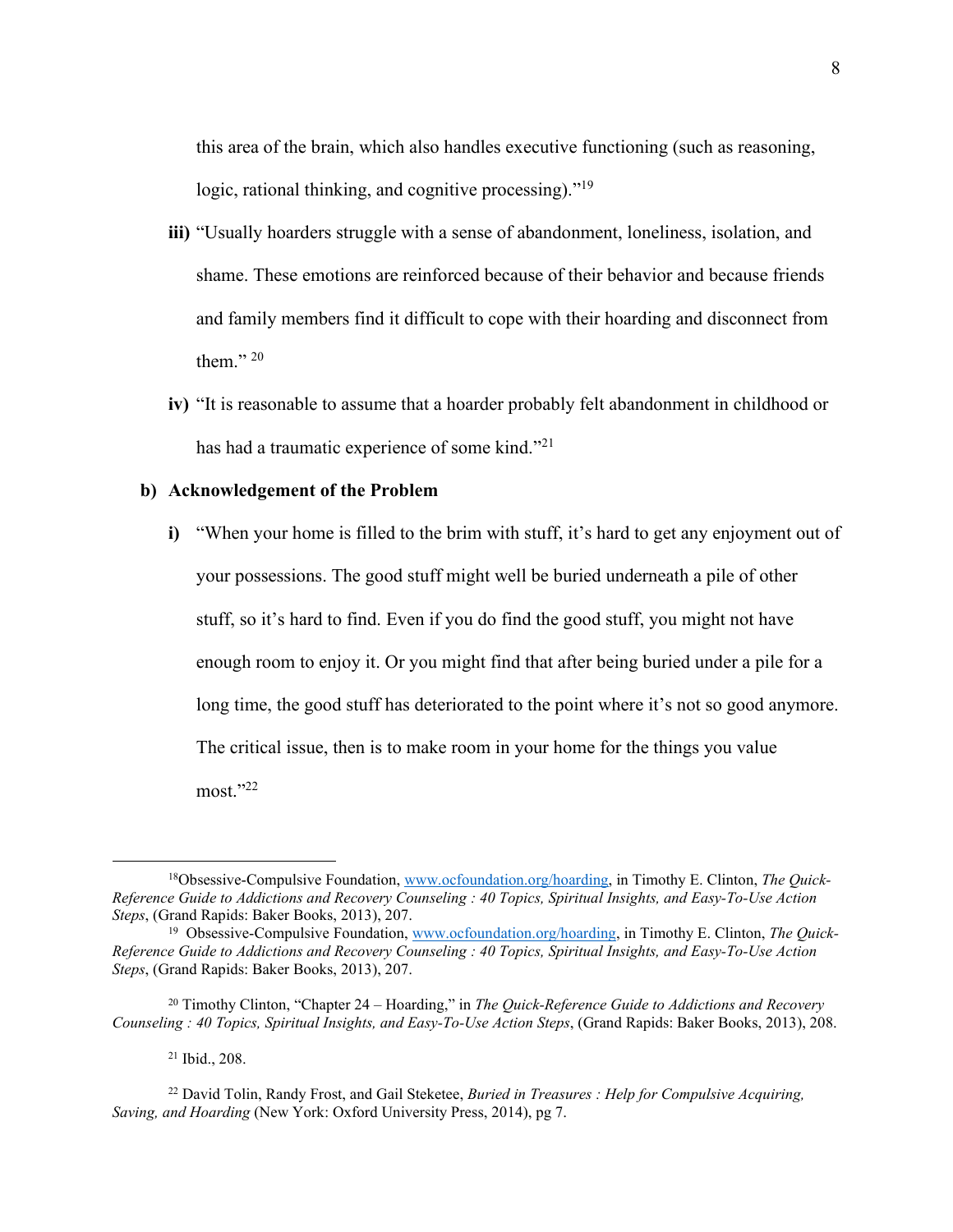**ii)** "For some people, the item represents a potential opportunity they just can't pass up… Others worry that discarding items would be wasteful… or [the discarding process] is so elaborate, time-consuming, and unpleasant that the home fills up… [then] the person feels overwhelmed and the urge to save outweighs the urge to purge."23

# **c) Treatment**

- **i)** The primary treatment for Hoarding Disorder is cognitive behavioral therapy<sup>24</sup>; however, this is often not helpful, because the person hoarding does not recognize the negative impact of hoarding on their lives or don't believe that they need treatment. The thought of changing their behavior actually can cause intense anxiety. It is often because of third party intervention that a person seeks help.<sup>25 26</sup>
- **ii)** "While both individual and group therapy are used to treat hoarders, responses to medications normally used for OCD patients have mixed results."27
- **iii)** "A new cognitive behavior therapy has been developed using methods that combine elements of motivational interviewing, cognitive therapy, and behavioral practice for

<sup>23</sup> David Tolin, Randy Frost, and Gail Steketee, *Buried in Treasures : Help for Compulsive Acquiring, Saving, and Hoarding* (New York: Oxford University Press, 2014), 14.

<sup>24</sup> Batya Swift Yasgur, MA, LSW, "Managing Hoarding Disorder - Psychiatry Advisor," Psychiatry Advisor, July 27, 2015, https://www.psychiatryadvisor.com/home/topics/anxiety/obsessive-compulsive-and-relateddisorders/managing-hoarding-disorder/.

<sup>25</sup> American Psychiatric Association, *Diagnostic and Statistical Manual of Mental Disorders*, 5th ed. (Arlington, VA: American Psychiatric Association, 2013), 156.

<sup>26</sup> Ed Welch, "Hoarding and the DSM5," *CCEF* (blog), June 3, 2013, https://www.ccef.org/hoarding-and $d$ sm-5/

<sup>27</sup> Timothy Clinton, "Chapter 24 – Hoarding," in *The Quick-Reference Guide to Addictions and Recovery Counseling : 40 Topics, Spiritual Insights, and Easy-To-Use Action Steps*, (Grand Rapids: Baker Books, 2013), 208.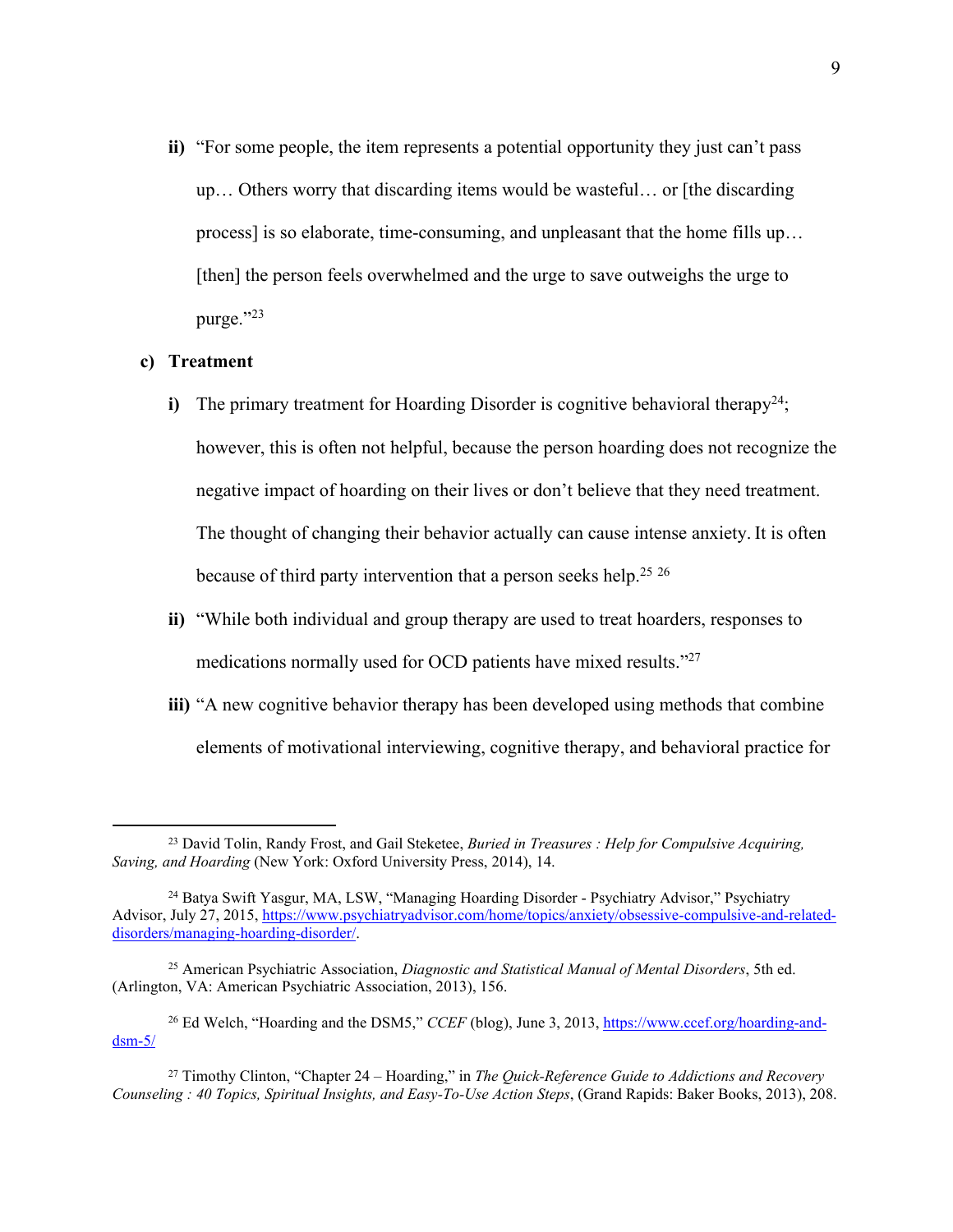OCD and skills training. This treatment focuses on excessive acquisition, difficulty discarding possessions, and the disorganization that makes functioning problematic."28

- **iv)** "Group therapy has proven effective because of the increased support, motivation, and accountability, often accompanied by reduced shame, guilt, and isolation associated with hoarding."29
- **v)** "We do have evidence… that a particular kind of psychological therapy cognitivebehavioral therapy  $(CBT)$  – is helpful for people with hoarding.<sup>730</sup>
- **vi)** "Due to the complexity of this disorder, professional medical and therapeutic help may be necessary." 31
- **vii)** Recommended action steps:<sup>32</sup>
	- (1) Admit hoarding has become a problem. Start by admitting that some items are less important than others.
	- (2) Detach from items. Acknowledge that bad things will not happen if an item is discarded.
	- (3) Reduce the urge to buy and collect. Stop adding to the hoard.
	- (4) Join a support group. Knowing that you are not alone is a powerful dynamic.

 $\overline{a}$ 

<sup>31</sup> Ibid., 208.

<sup>32</sup> Ibid., 209-210.

<sup>28</sup> Timothy Clinton, "Chapter 24 – Hoarding," in *The Quick-Reference Guide to Addictions and Recovery Counseling : 40 Topics, Spiritual Insights, and Easy-To-Use Action Steps*, (Grand Rapids: Baker Books, 2013), 208.

<sup>29</sup> Ibid., 208.

<sup>30</sup> David Tolin, Randy Frost, and Gail Steketee, *Buried in Treasures : Help for Compulsive Acquiring, Saving, and Hoarding* (New York: Oxford University Press, 2014), 7.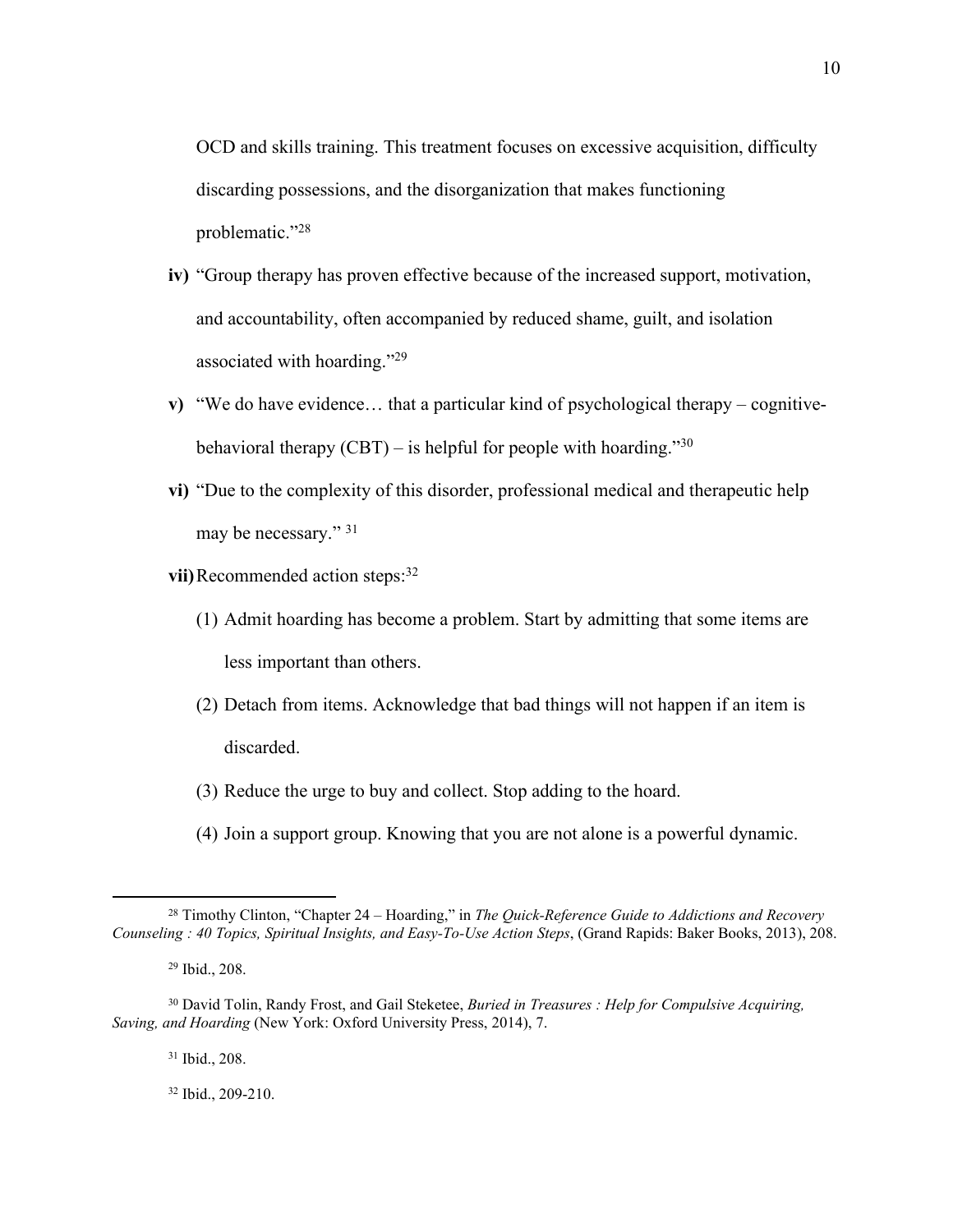# **4) BIBLICAL DEFINITION OF THE PROBLEM**

#### **a) Biblical Definition**

- **i)** Variations of the word "hoard" are found only once in the New Testament and once in the Old Testament<sup>33</sup>; however, there are biblical synonyms, such as "stores-up or storing-up"34. There are also principles that can be applied to the behavior of storingup and/or accumulating things to the point of excess. These principles include the 1) the folly of greed<sup>35</sup>, 2) an untrusting fear regarding lack of provision<sup>36</sup>, and 3) perhaps just a wrong focus on the things of this earth<sup>37</sup>.
- **ii)** The Bible would not define behavior as illness, as does the secular literature, but rather would label behavior that does not adhere to God's commands as disobedience or sin.
- **iii)** Commandments that may be violated by someone who excessively stores-up or hoards things to the point that the congestion and clutter found in active living areas of a home causes the area's intended use to be compromised may include:
	- (1) Love God with all your heart, soul, mind and strength (Deut 6:5; Mark 12:30). Have you elevated accumulation of stuff above God?

<sup>33</sup> Eccl 5:13; Isaiah 23:18.

<sup>34</sup> Luke 12:21; James 5:3; Matthew 6:19-20.

<sup>35</sup> Luke 12:15; Col 3:5; James 5:1-3; Prov 11:26

<sup>36</sup> Matt 6:25-34; Luke 12:22-34

<sup>37</sup> Col 3:1-2; Matt 6:19-21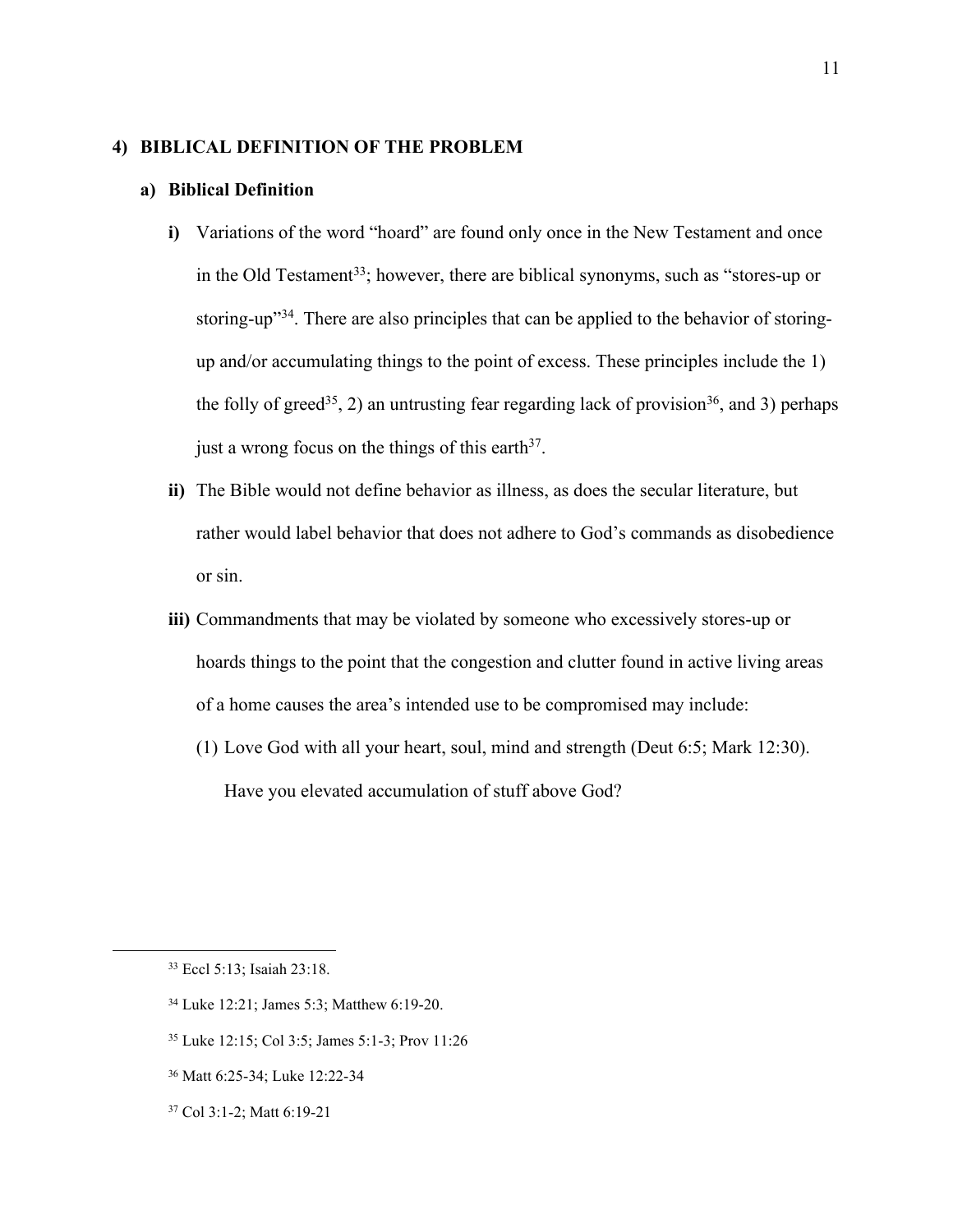- (2) Love your neighbor as yourself (Luke 10:27). How is your family impacted by your accumulation of stuff? Or your neighbor, if things are accumulated in your yard?
- (3) Be hospitable (Rom 12:13; Heb 13:2). This is related to loving your neighbor. Can you welcome someone into your home to show hospitality or to provide fellowship? Is it a comfortable place to share with others?
- (4) Trust God for your needs (Matt 6:25-34). Or does your hoarding represent a fear that you will not have what you need? Do you trust in God's provision and His providence? Or are you relying on self?
- (5) Be an image bearer (Gen 1:27). God is a God of order, not chaos, and calls us to be orderly as well.<sup>38</sup> Who He is should shine through the Christian's life. Excessive accumulation of things, for whatever purpose, does not mirror our God. Are you being a good image bearer of God in your home?
- (6) Be a good testimony to others (2 Cor 1:12). Does how you live reflect who you are – a child of God, as one trusting in the good provision of his Father, striving towards holiness? Do those who see your home think of you as someone who is secure in that knowledge of who you are? Or do they see someone who is fearful and goes to extreme to be self-sufficient.
- (7) Do not be prideful (Prov 11:2). Do you find yourself being prideful because of the things in your home and the possibilities of what you could do with them, if ever

<sup>38</sup> Creation is certainly an account describing our God as a God of order, not chaos (Genesis 1-2). In 1 Corinthians 14:40 we find instructions to be orderly in the church. 1 Timothy 3:4 describes the qualifications of an elder (character traits to which we all should strive) as one who manages his house well. Elders are also called to be sober minded or orderly in 1 Timothy 3.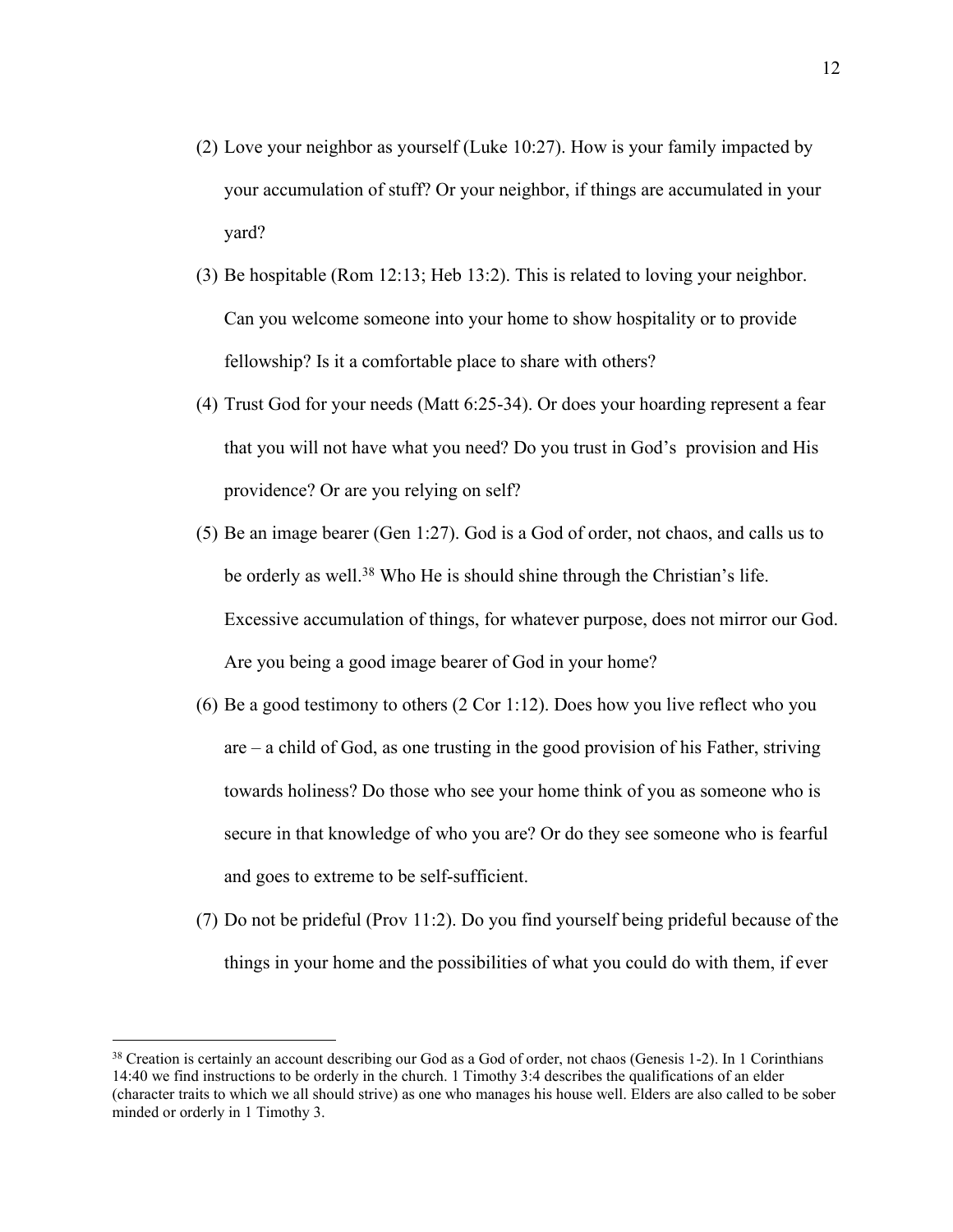you had the time or the space, or knew where to find what you needed for a particular project whose time has perhaps long since passed?

(8) Be giving and share what you have (Luke 3:11). Could the things which you hoard be of more immediate use to another? Why are you not sharing them?

# **b) Biblical Exegesis**

- **i)** Matthew 6:19-21 "Do not store up for yourselves treasures on earth, where moth and rust destroy, and where thieves break in and steal. But store up for yourselves treasures in heaven, where neither moth nor rust destroys, and where thieves do not break in or steal; for where your treasure is, there your heart will be also."
	- "Hoarders build up their treasures on earth, and their emotions, well-being,

and happiness are directly tied to the items they have acquired. However, the

Bible says this should not be so and encourages us to invest in things with

eternal significance."39

- **ii)** Luke 12:15 "Then he said to them, 'Beware and be on your guard against every form of greed; for not even when one has an abundance does his life consist of his possessions.'"
	- "God does not want everything we do and everything we think about to be focused on what can be collected or possessed in this world. Greed and things

can become idols we put before God."40

**iii)** Matthew 19:21 – "Jesus said to him, 'If you want to be complete, go and sell your possessions and give to the poor and you will have treasure in heaven; and come, follow Me."

13

<sup>39</sup> Clinton, Timothy E. *The Quick-Reference Guide to Addictions and Recovery Counseling : 40 Topics, Spiritual Insights, and Easy-To-Use Action Steps*. Grand Rapids, Baker Books, 2013), 210.

<sup>40</sup> Ibid., 210.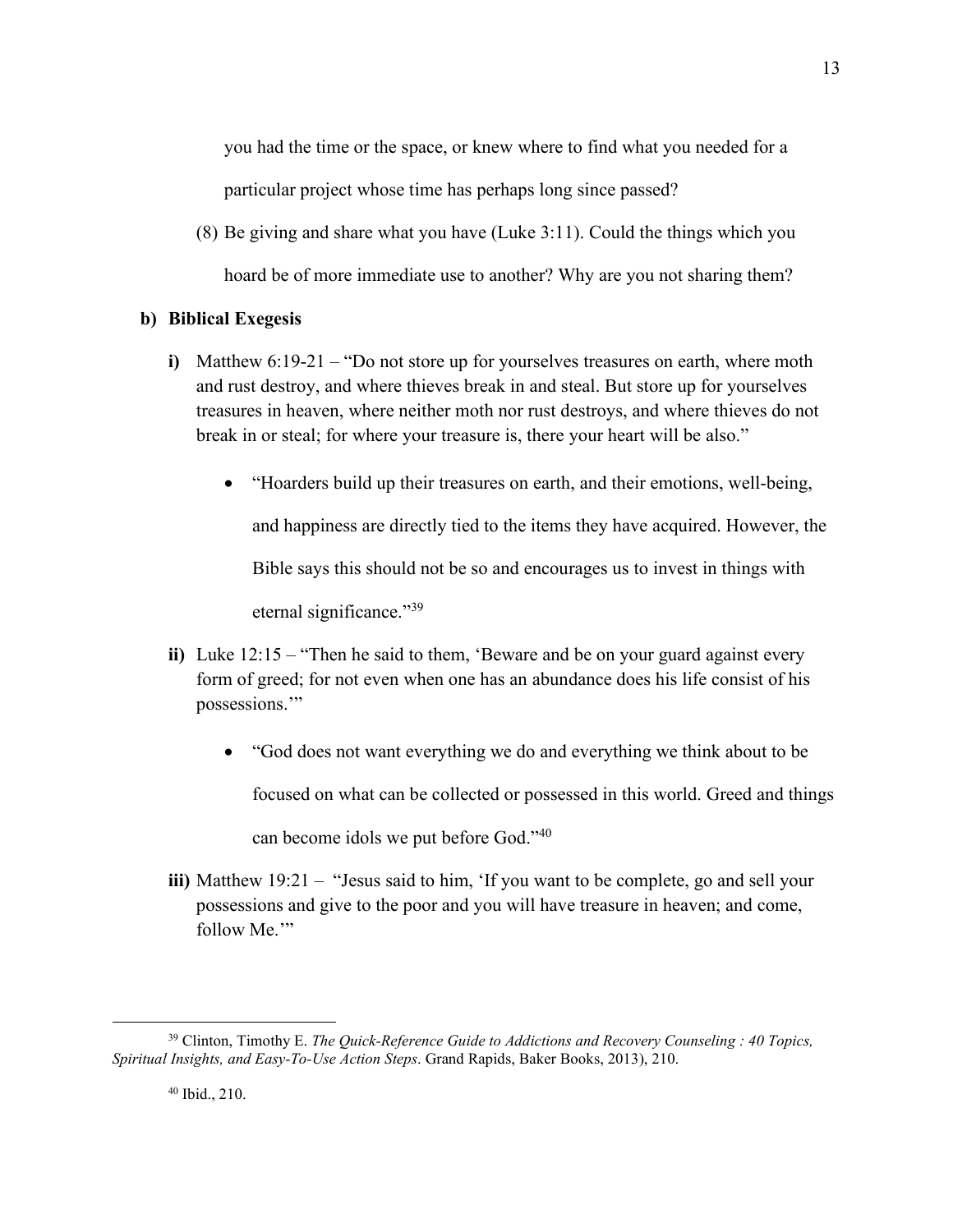- "God wants us, as Christians, to be willing to give up whatever possesses and controls us, just as He gave up everything for mankind. If we put too much of our heart in what we own, our treasure will only be in this world. Sometimes God may ask us to give up everything and follow him."<sup>41</sup> "The rich young ruler in Matthew 19:16-30 discovered that the stuff he owned now owned him, and his possessions were the cause of his demise. It was not his material wealth that was the problem, but rather it was that he valued his possessions so much that he was unwilling to let go of them… He chose his stuff over the Savior… Covetousness chains the heart to things that are passing away."42
- **iv)** Col 3:1-2 "Therefore, if you have been raised up with Christ, keep seeking the things above, where Christ is, seated at the right hand of God. Set your mind on the things above, not on the things that are on earth."
	- Hoarding stuff requires that there be an unholy focus on the things of this earth.
- **v)** Other relevant Scripture:

- Exodus 20:3 You shall have no other gods before Me.
- Proverbs  $11:26$  He who withholds grain, the people will curse him; But blessing will be on the head of him who sells it.
- Proverbs 11:24 There is one who scatters, and yet increases all the more, And there is one who withholds what is justly due, and yet it results only in want.
- Proverbs  $22:8-9$  He who sows iniquity will reap vanity, and the rod of his fury will perish. He who is generous will be blessed For he gives some of his food to the poor.

<sup>41</sup> Clinton, Timothy E. *The Quick-Reference Guide to Addictions and Recovery Counseling : 40 Topics, Spiritual Insights, and Easy-To-Use Action Steps*. Grand Rapids, Baker Books, 2013), 211.

<sup>42</sup> C J Mahaney et al., *Worldliness : Resisting the Seduction of a Fallen World* (Wheaton, Illinois: Crossway, 2008), 106.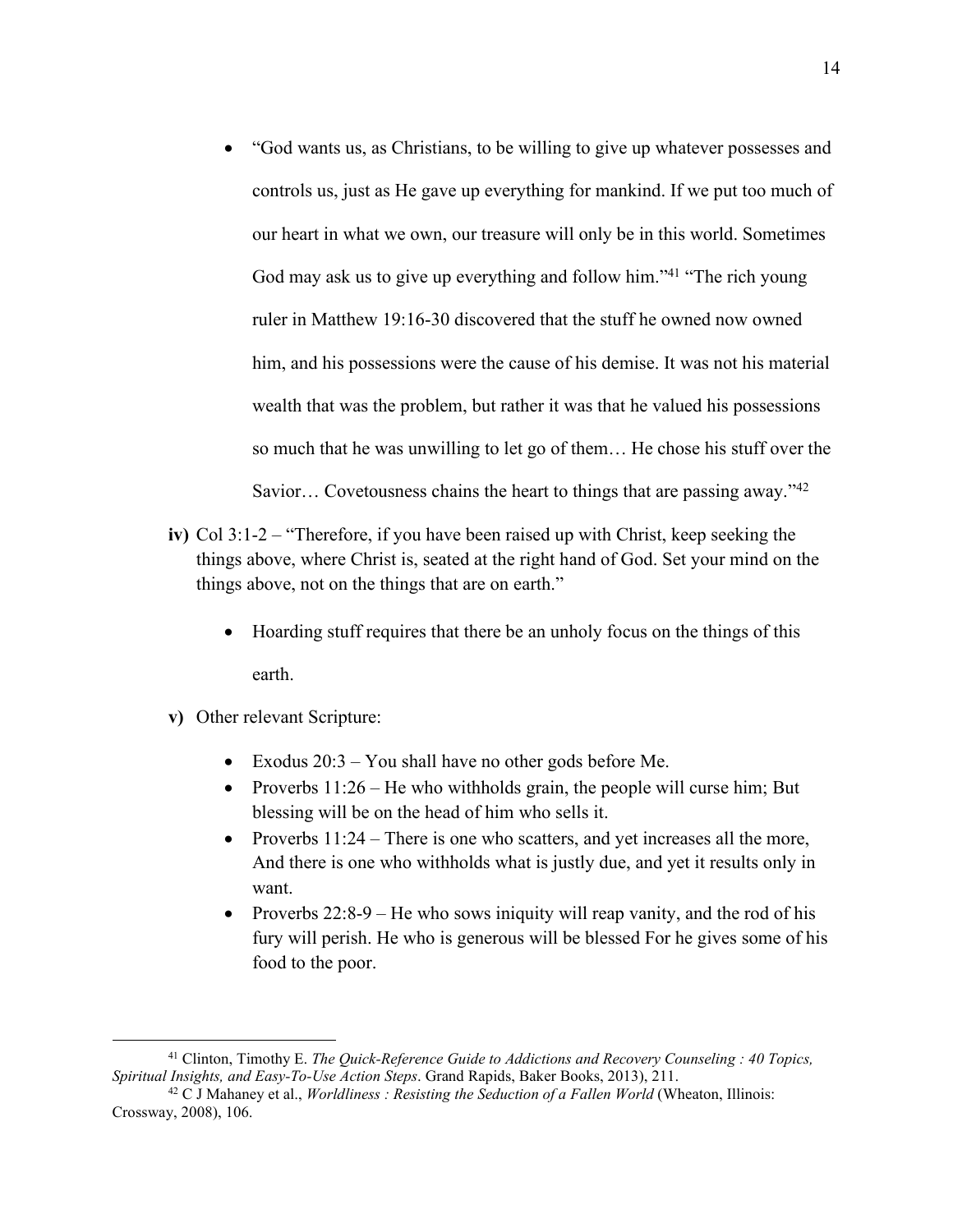- Proverbs 1:13;  $15 We will find all kinds of precious wealth, We will fill our$ houses with spoil…My son, do not walk in the way with them. Keep your feet far from their path.
- Ecclesiastes  $5:12-13$  The sleep of the working man is pleasant, whether he eats little or much; but the full stomach of the rich man does not allow him to sleep. There is a grievous evil *which* I have seen under the sun: riches being **hoarded** by their owner to his hurt.
- Haggai 1:9 *You* look for much, but behold, *it comes* to little; when you bring *it* home, I blow it *away.* Why?" declares the LORD of hosts, "Because of My house which *lies* desolate, while each of you runs to his own house.
- Luke 12:33-34 Sell your possessions and give to charity; make yourselves money belts which do not wear out, an unfailing treasure in heaven, where no thief comes near nor moth destroys. For where your treasure is, there your heart will be also.
- Luke  $12:16-21$  And He told them a parable, saying, "The land of a rich man was very productive. And he began reasoning to himself, saying, 'What shall I do, since I have no place to store my crops?' Then he said, 'This is what I will do: I will tear down my barns and build larger ones, and there I will store all my grain and my goods. And I will say to my soul, 'Soul, you have many goods laid up for many years *to come;* take your ease, eat, drink *and* be merry.' But God said to him, 'You fool! This *very* night your soul is required of you; and *now* who will own what you have prepared?' So is the man who **stores up** treasure for himself, and is not rich toward God."
- 1 Corinthians 10:14 Therefore, my beloved, flee from idolatry.
- Phil  $4:12 I$  know how to get along with humble means, and I also know how to live in prosperity; in any and every circumstance I have learned the secret of being filled and going hungry, both of having abundance and suffering need.
- Colossians 3:5 Therefore consider the members of your earthly body as dead to immorality, impurity, passion, evil desire, and greed, which amounts to idolatry.
- 1 Timothy 6:6 But godliness *actually* is a means of great gain when accompanied by contentment.
- James  $5:1-3$  Come now, you rich, weep and howl for your miseries which are coming upon you. Your riches have rotted and your garments have become moth-eaten. Your gold and your silver have rusted; and their rust will be a witness against you and will consume your flesh like fire. It is in the last days that you have **stored up** your treasure!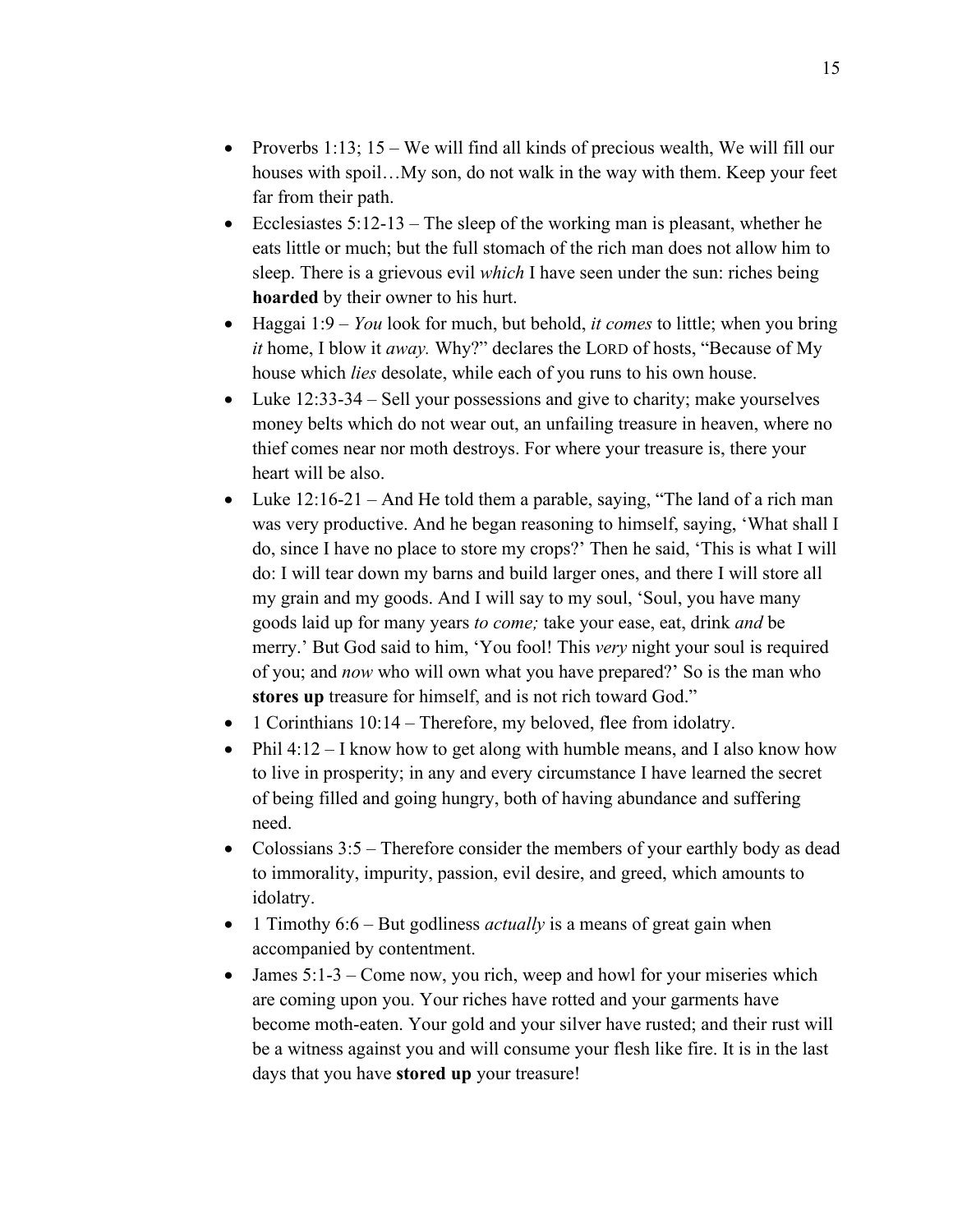# **c) Possible Heart Idols**

- **i)** Happiness.<sup>43</sup> Perhaps the one who hoards values happiness and feels that her things will bring her that. If she thinks that happiness comes from materialistic possessions; however, she needs to think again. Mahoney says accurately, "The happiness that comes from stuff functions much like a drug, creating a temporary sense of order or status that can become so intoxicating we need greater "stuff-hits" to maintain it."<sup>44</sup>
- **ii)** Importance.45 Perhaps she feels a sense of pride in her possessions and this makes her feel important. If one finds her identity in stuff, then the amount of stuff acquired makes her feel important. Is there a sense of entitlement, a desire for the best of the best because it is deserved? This is pride and self-centeredness. Again, sinful thinking.
- **iii)** Security.<sup>46</sup> Prosperity can be a test that reveals where you are placing your trust. A leader of a persecuted church in Romania was heard to say, "95% of believers who face the test of persecution pass it, while 95% who face the test of prosperity fail it."<sup>47</sup> We are to depend upon God, not ourselves. Those who hoard are both wealthy and poor, but in either case may collect things to excess because it makes them feel secure. They have everything they need for every circumstance – somewhere in the pile. Both prosperity and lots of stuff can lead to a false sense of security.

<sup>43</sup> C J Mahaney et al., *Worldliness : Resisting the Seduction of a Fallen World* (Wheaton, Illinois: Crossway, 2008), 99-101.

<sup>44</sup> Ibid., 100.

<sup>45</sup> Ibid., 101-102.

<sup>46</sup> Ibid., 103-104.

<sup>47</sup> Randy Alcorn, Money, Possessions and Eternity (Wheaton, IL: Tyndale 19889).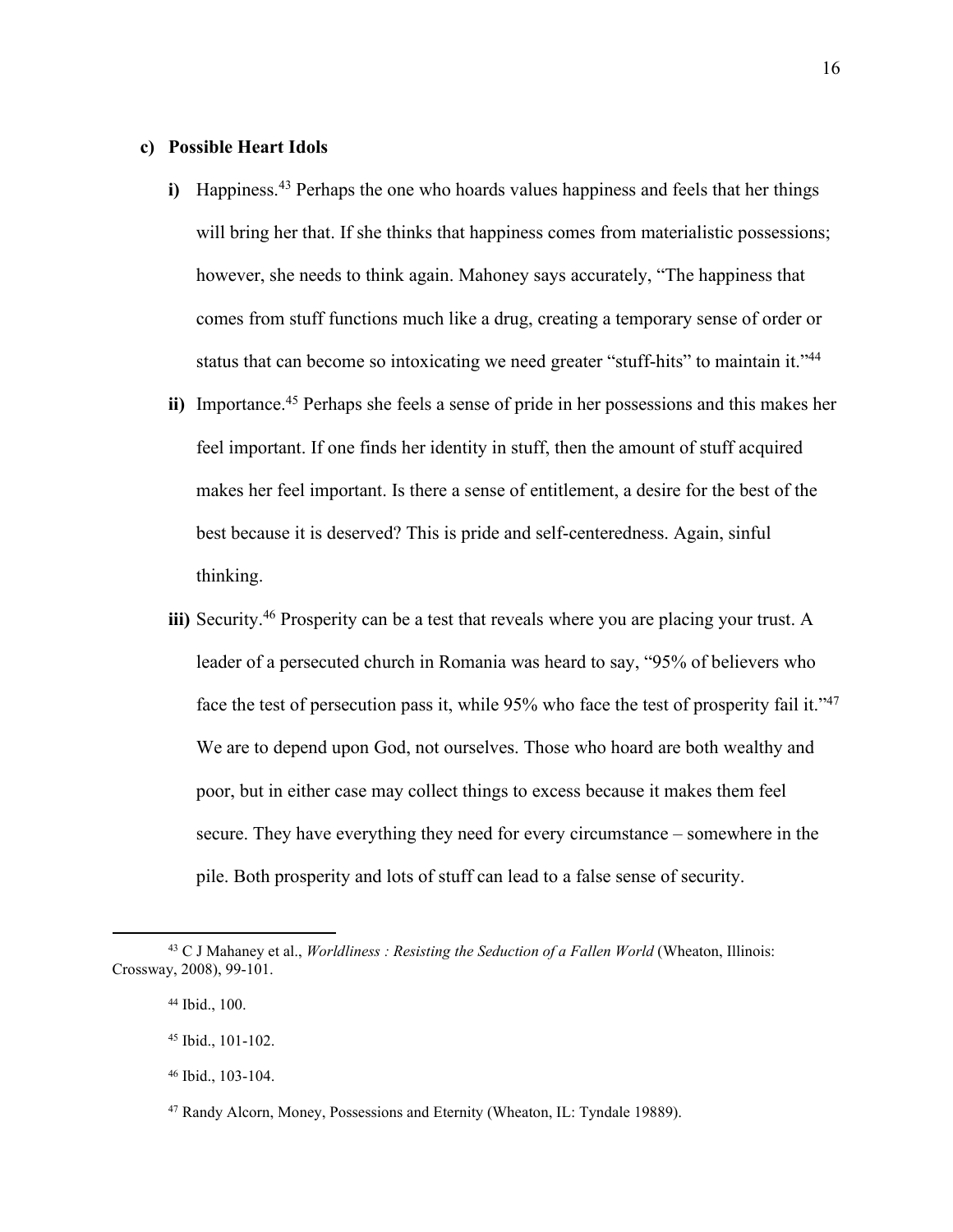**iv)** Identity. She may say that this is just who I am. She desires to serve others and needs stuff to have ready for any and all possibilities. The problem comes when, because of the overabundance of stuff, the specific item needed requires much time to locate and then there is no space to do the work that may prove helpful. So the opportunity to help is lost or requires so much time that other responsibilities are put off. Is there pride here? Is Christ her identity and as such completely sufficient. Or is she relying on "things" for a sense of purpose and worth?

# **5) BIBLICAL AND THEOLOGICAL CONSIDERATIONS IN COUNSELING**

- **a) Fear**
	- **i)** "For many hoarders, the process of sorting, deciding what to do with, and potentially discarding and getting rid of items is an experience they avoid at all costs because it is emotionally overwhelming to them." 48
	- **ii)** "Hoarders are quick to assume unrealistic expectations of what will happen if they throw or give away an item. They may think people will abandon them, they may have disturbing feelings, and they may feel lonely or lost."<sup>49</sup>
	- **iii)** "It is common for hoarders to believe bad things will happen to them in regard to removing possessions, so it can be helpful to challenge this distorted thinking."50
- **b) Lack of Trust in God**

 $\overline{a}$ 

<sup>50</sup> Ibid., 209.

<sup>48</sup>Clinton, Timothy E. *The Quick-Reference Guide to Addictions and Recovery Counseling : 40 Topics, Spiritual Insights, and Easy-To-Use Action Steps*. (Grand Rapids: Baker Books, 2013), 207.

<sup>49</sup> Ibid., 208.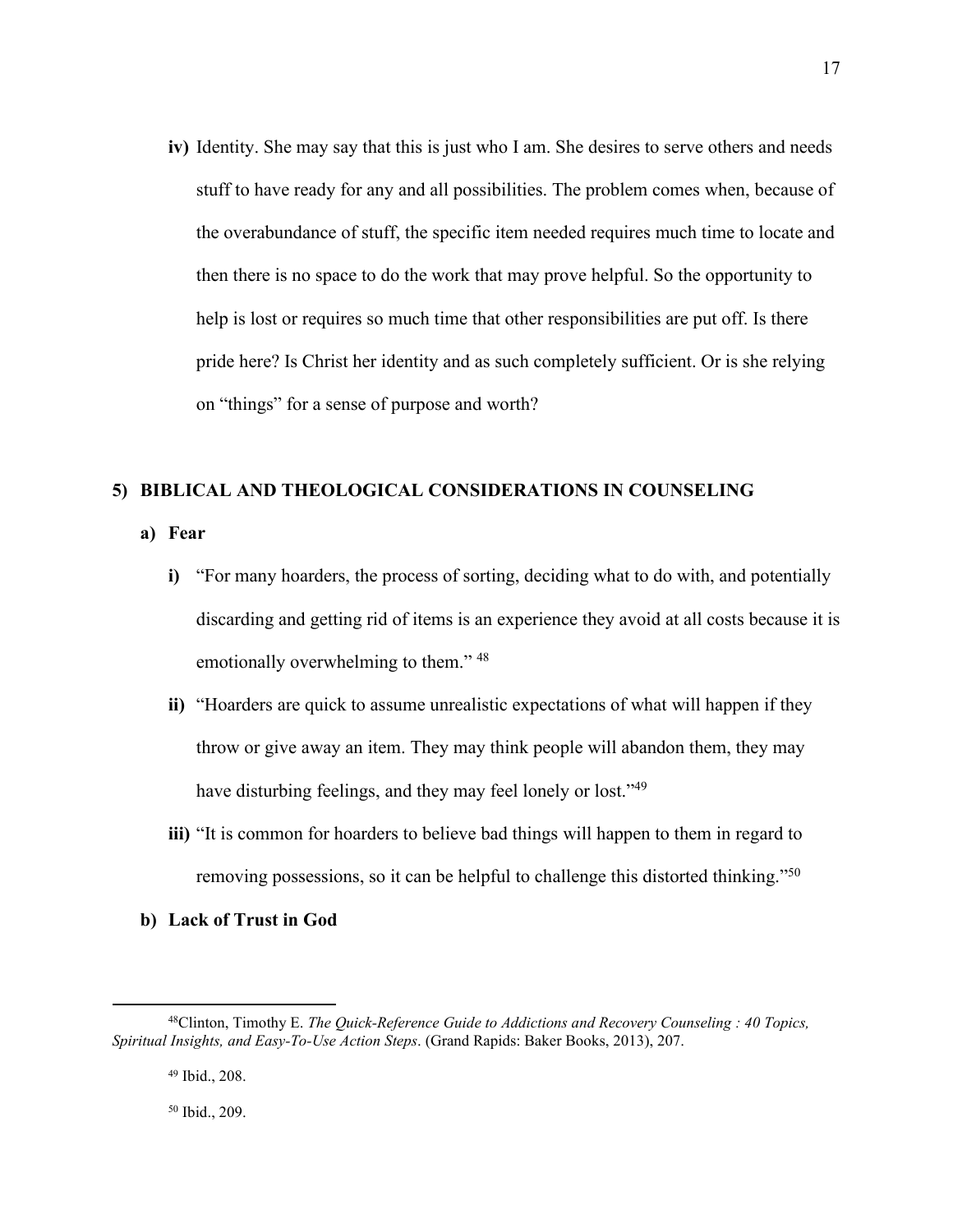- **i)** "While it is good to save we must be on guard from hoarding. The world we live in today loves wealth and material possessions, but we are to be set apart from the world."51
- **c)** B**iblical Change** (Eph 4:22-24; Rom 12:2)
	- **i)** Put-off wrong beliefs.
		- (1) Beliefs about usefulness. "Beliefs about the usefulness of objects can lead a person to confuse 'wanting' with 'needing'."52 The Bible cautions us about putting "wants" on the same level with "needs". This is the first step in the "want" becoming an idol that takes a person away from true worship of the One worthy.
		- (2) Perfectionism and fear of making a mistake. Fear of making mistakes can be so strong that it leads people to avoid making decisions about what might be disposed of. Connected to this is an exaggerated sense of responsibility to properly dispose of items.53
		- (3) Attachments to possessions. <sup>54</sup> Extreme attachment to any earthly object or blessing does not please God. We are to hold all with an open hand. If disposing of objects for the purpose of reducing clutter so that rooms can be used for their

<sup>51</sup> Chery, Fritz. "15 Helpful Bible Verses about Hoarding." Bible Reasons | Bible Verses About Various Topics, October 11, 2021. https://biblereasons.com/hoarding/.

<sup>52</sup> David Tolin, Randy Frost, and Gail Steketee, *Buried in Treasures : Help for Compulsive Acquiring, Saving, and Hoarding* (New York: Oxford University Press, 2014), 39.

<sup>53</sup> October 11, 2021. https://biblereasons.com/hoarding/.

<sup>53</sup> Tolin, *Buried in Treasures : Help for Compulsive Acquiring, Saving, and Hoarding*, 40.

<sup>54</sup> October 11, 2021. https://biblereasons.com/hoarding/.

<sup>54</sup> Tolin, *Buried in Treasures : Help for Compulsive Acquiring, Saving, and Hoarding*, 41.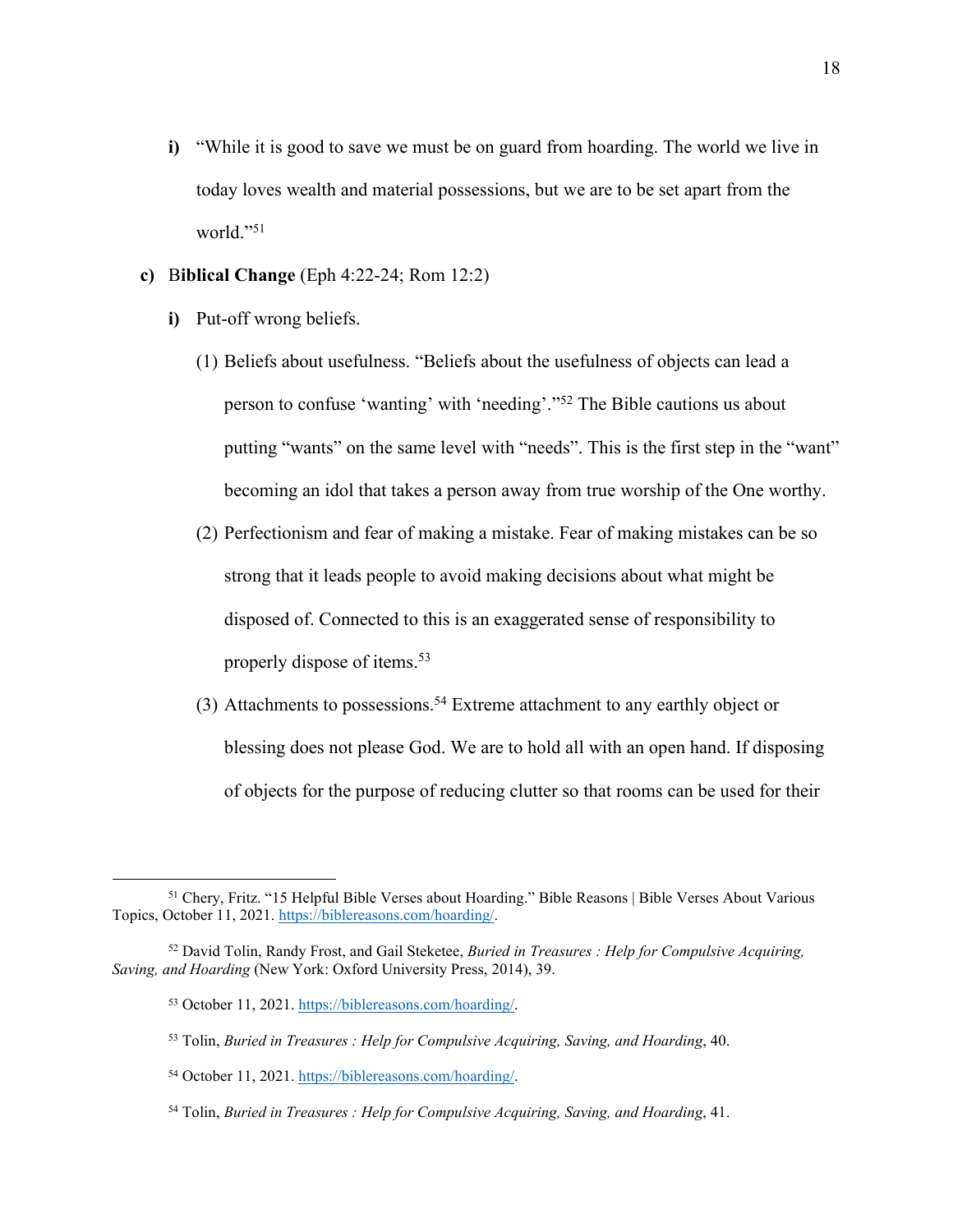original intended purpose causes discomfort or stress, then one should question the level of attachment she has to the items being considered for removal.

- (4) Objects as source of identity. "For many people with hoarding problems, possessions serve as reminders of who they are  $-$  or, in many cases, who they want to be."<sup>55</sup> A Christian's identity is in Christ. She is to find her worth as a child of God, not in the possessions she owns or how many possibilities she sees those possessions providing for doing good. For the person who is extreme in storing-up and acquiring, the good intentions often don't get put into action.
- **ii)** Be transformed in your mind or in your thinking.
	- (1) Through the Word of God
	- (2) Meditate on His promises, in particular His promise to provide for His children (Matt 6:25-34), and the security that we have in salvation (Romans 8:29-31).
	- (3) Meditate on His attributes, in particular those attributes that would increase our trust in Him. For example His omniscience (He knows all things, therefore knows what is best for us), His omnipotence (He is all powerful and so is able to cause anything in His will to happen.), and thirdly, that He is good (therefore all that He wills and brings about will be for good). Given these three attributes of God, we can trust Him completely. 56
- **iii)** Put-on right thinking.

 $\overline{a}$ 

(1) Trust in God for your provision.

<sup>55</sup> David Tolin, Randy Frost, and Gail Steketee, *Buried in Treasures : Help for Compulsive Acquiring, Saving, and Hoarding* (New York: Oxford University Press, 2014), 42.

<sup>56</sup> Jerry Bridges, *Trusting God* (Colorado Springs: Navpress, 2016).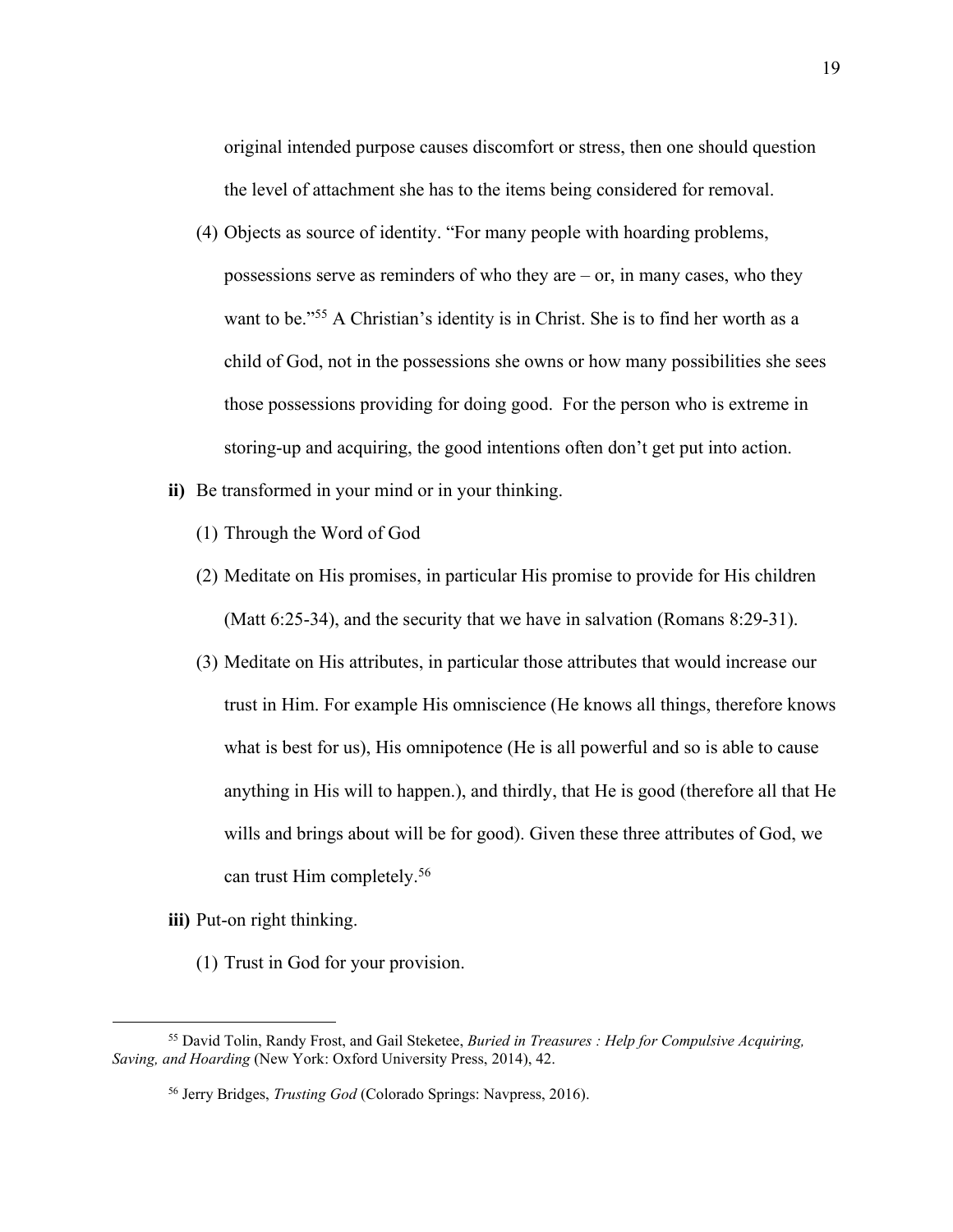- (2) Appreciate your identity as a child of God, as one in Christ.
- (3) Dwell on your treasure in heaven, where Christ is, not on earthly things (Col 3:)
- (4) Desire to obey the commandments in Sec 3. a. iii., especially to be generous and share.

#### **6) SUGGESTED MODUS OPERANDI**

- **a) Salvation**. First and foremost is to determine if your counselee possesses, by the grace of God, saving faith. Invite them to share their testimony. Ask them questions about who God is, their journey to repentance and confession, what the cross means to them, and their response to the work of Christ. Look for evidence of the fruit of the Holy Spirit and a changed life.
	- **i)** If there is no evidence, then the focus should be on evangelism and the presentation of the gospel. Spend whatever time is necessary to walk them through gospel truths, using the Bible to present who God is and what He requires of us; who we are as sinners and our complete inability to make ourselves right with a holy and just God through our own works. Explain the work that God in Christ accomplished on the cross; and our appropriate response to this work, accepting Christ as our Lord and our Savior. Apart from the work of the Holy Spirit in a redeemed person's life, biblical counseling has no hope of providing real help.
	- **ii)** If the evidence is sufficient, then proceed with the biblical counseling agenda provided below.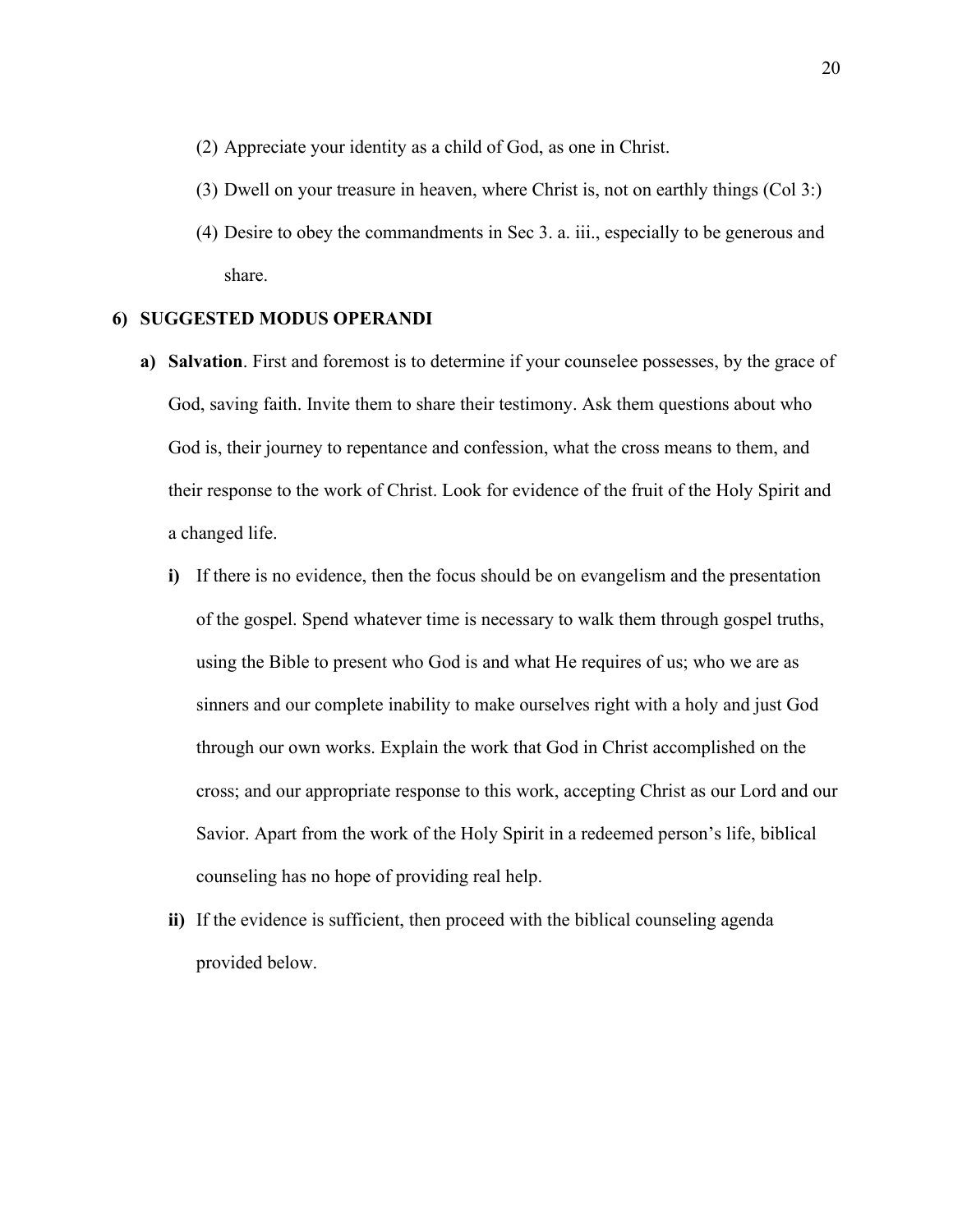- **b)** Love<sup>57</sup> Build connections and provide hope. Offer these things yourself and help to put in place the one anothers of the body of Christ as described in Scripture – accountability, support, instruction, prayer, love, forgiveness. To help instill hope, speak of God's promises to give us all that we need to live a life of godliness (2 Peter 1:3).
- **c) Know** Gather Data

- **i)** Ask general and specific questions to identify the extent and impact of the behaviors. Use the Personal Data Inventory (PDI) to start general and then go deeper. Ask when this habitual pattern of storing up and accumulating began. Learn how it progressed. Was there ever a time when she did not engage in it once it started? What were the circumstances prior to it starting again? Determine the impact this practice is having on others in the home. What is the level of obstruction in daily living activities such as cooking, bathing, and sleeping?
- **ii)** Ask general and specific questions about the desires of her heart. Build on previous questions by asking questions such as: What was it that you were wanting when you acquired (*name an item*)? Did you achieve that? When you look at the things in your living room, what do you see? How does it make you feel? What fruits of the Spirit are evident because of the things you have? How do your things help you to serve Christ? How do they get in the way of that service? When you consider discarding something, what thoughts do you have? What questions do you ask yourself when considering acquiring something new? Who knows about this habitual pattern of

<sup>57</sup> Headings of Love, Know, Speak and Do come from the following resource: Paul David Tripp, *Instruments in the Redeemer's Hands : People in Need of Change Helping People in Need of Change* (Phillipsburg, N.J.: P & R Pub, 2002).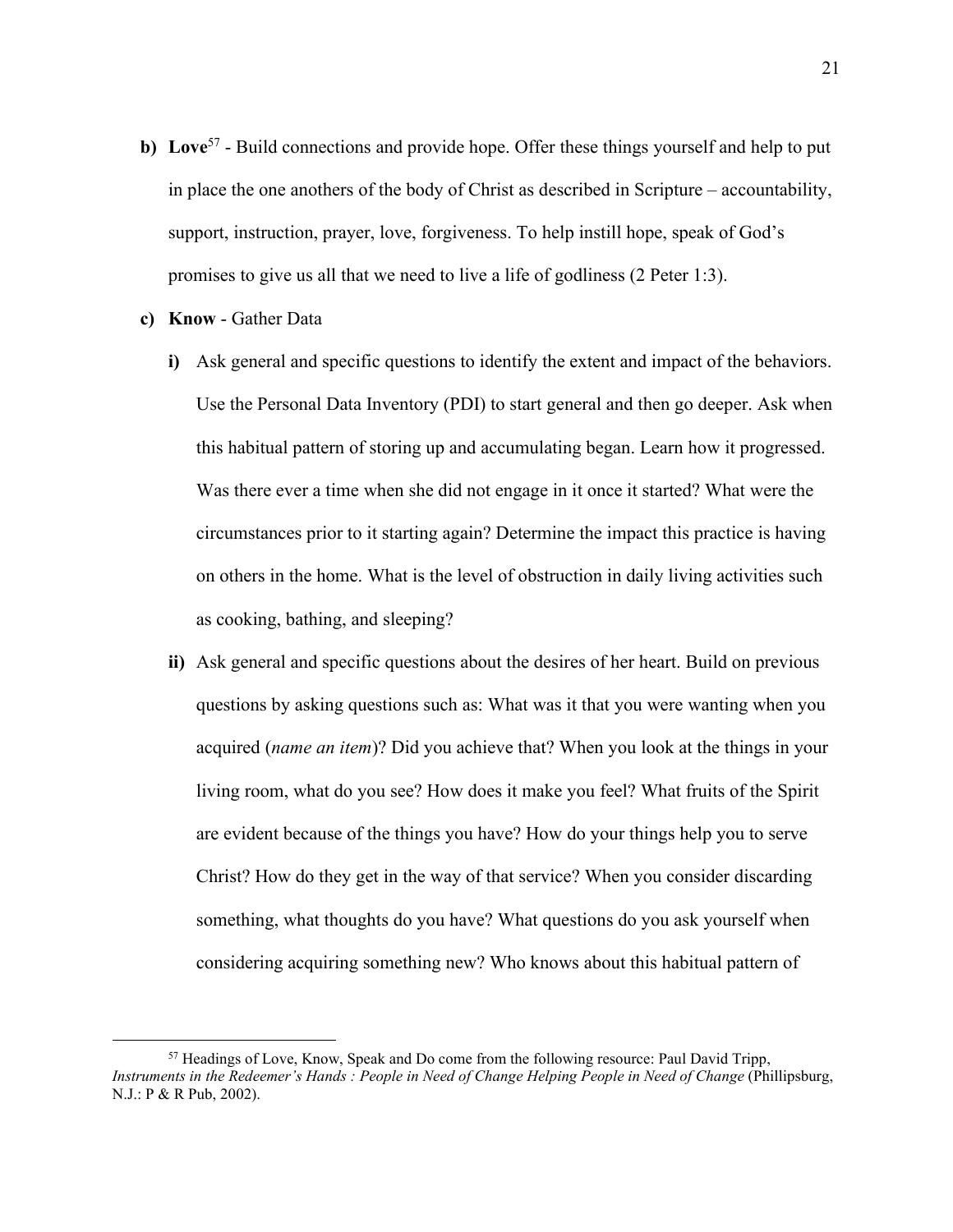behavior? Do you care if others know? Finding out more information about the possible commandment violations in section 3. a. iii. above could be helpful here as well.

- **iii)** Homework could be for the counselee to complete surveys that would encourage personal reflection and acknowledgement of the consequences of their behavior to encourage conviction. Surveys could also help to identify the level of impact the behavior is having on living activities.
- **d) Speak** Instruct. This can be divided into two main parts. The first part may not be necessary, but the second part will be ineffective if there is not first conviction that how she is living is not honoring to God, along with a subsequent willingness to explore heart issues that may be interfering with true worship.
	- **i)** Conviction. If the counselee is not of the mind that there is something wrong with how she is living (perhaps she is only there because a family member has insisted on it), this may be where you need to begin. The counselor should explore with the counselee the possible commandment violations addressed in section 3.a.iii. (pages 11-12). Additional Scripture could include:
		- (1) 2 Peter 1:3-9 to address the "gospel gap", or the difference between what one professes and how one lives.58
		- (2) Proverbs 1:5 A wise man will hear and increase in learning, And a man of understanding will acquire wise counsel.

<sup>58</sup> Timothy Lane and Paul Tripp, *How People Change* (Greensboro, N.C.: New Growth Press, 2008), 2.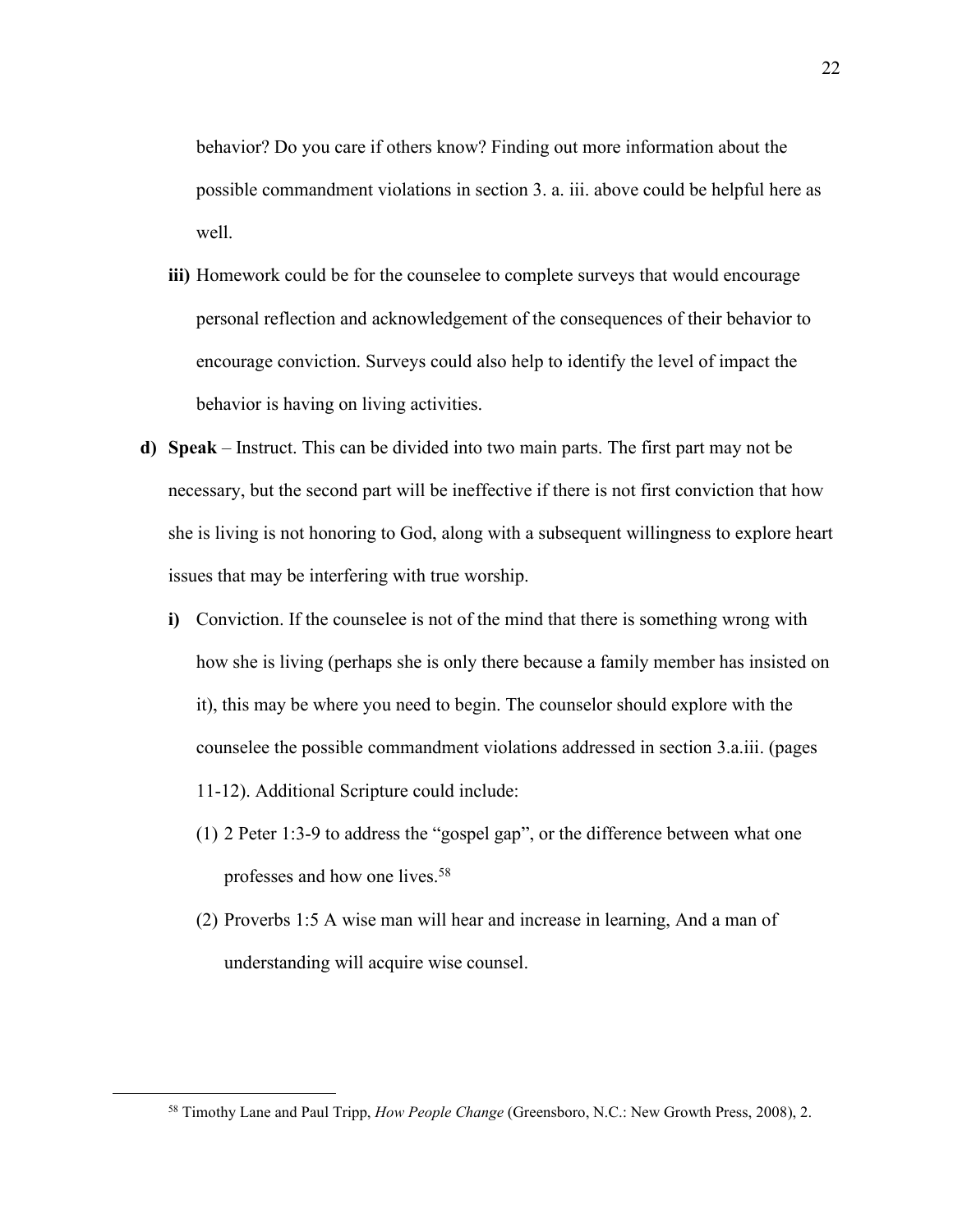- (3) 1 Timothy 6:6-7 This is one of many warnings in the Bible about the love of money and what money can buy. True riches come from godliness with contentment, not in the things we possess.
- **ii)** This second section of instruction would focus on spiritual change the putting-off, mind renewal, and putting-on that is commanded in Scripture to address wrong thinking (Eph 4:22-24). Scripture that addresses sanctification as a process (Phil 2:12; 2 Cor 3:18) would be helpful here, as well as instruction in God's promises to give us what we need to live godly lives (2 Pet 1:3). Time also would be spent addressing possible commandment violations listed in Section 3. a. iii. above (pages 11-12). Homework might involve reading *How People Change* by Timothy Lane or *Trusting God* by Jerry Bridges, along with highlighting points of application for each section read.
- **e) Do** Apply what is learned.
	- **i)** Practical steps that support putting-off the bad habits and putting-on God honoring ones.
		- (1) Put-off bringing things into the home…
			- (a) when there is no place to keep them that that does not interfere with the intended use of the room.
			- (b) that do not have a near term purpose or use.
			- (c) when there is no space to actually work on the intended project for which the item is thought to be used for.
		- (2) Put-on appropriate removal of items be giving and share; put on generosity and the mind of Christ.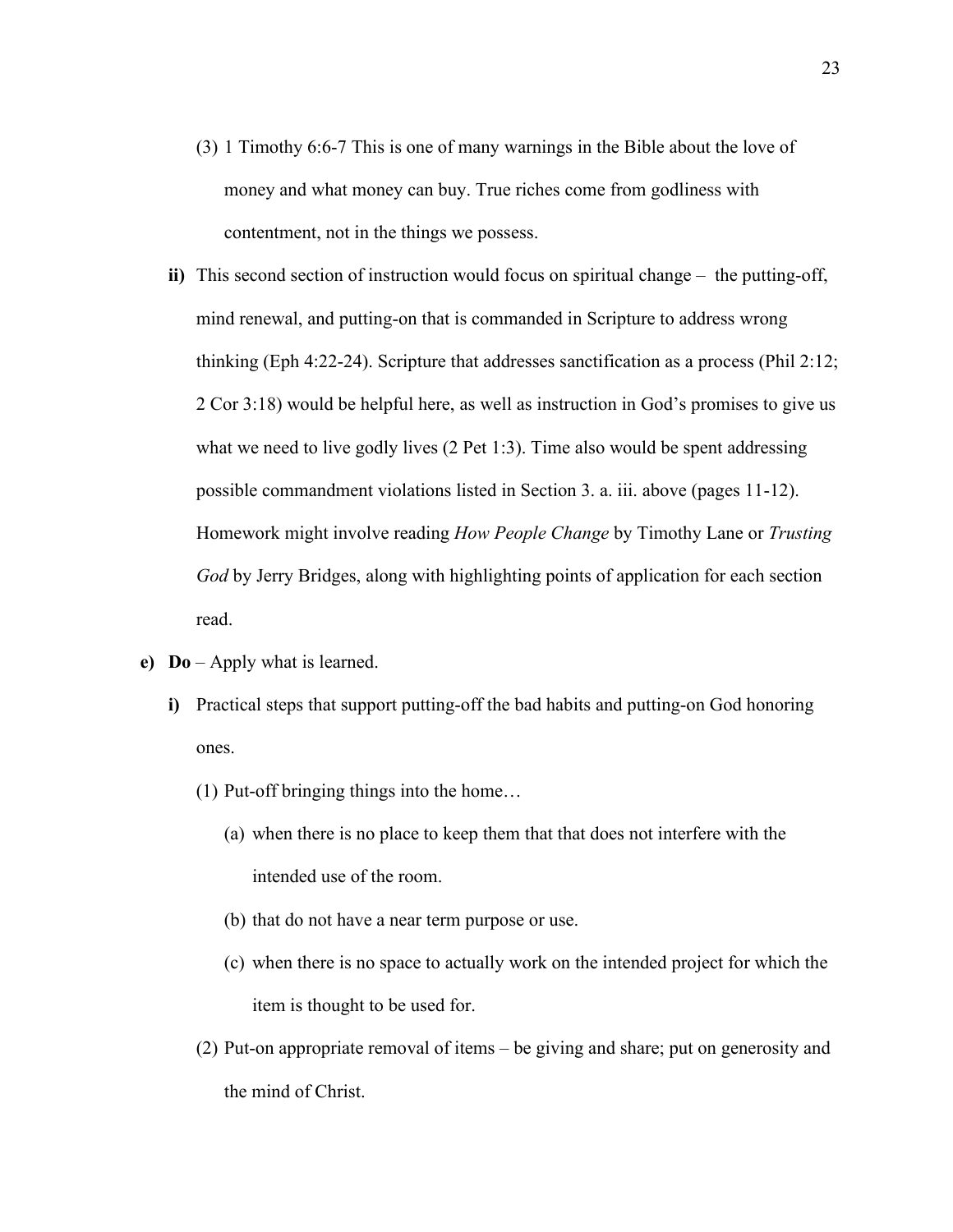- (a) Set criteria for items that can be removed through donating, selling, or throwing away.
- (b) Start applying that criteria to items and begin sorting and giving. Share your treasures with others who will be able to use them.
- (c) For items that are to be kept, organize like items together.
- **ii)** Continue to work in God's Word to transform thinking (mind renewal) so that you learn to trust in God's provision and His sufficiency more, and also to increase in your desire to grow in Christlikeness through sacrificial giving and sharing what you have with others. Fear God alone.
- **iii)** Identify someone in your local church who can be an accountability partner in your efforts to change.

# **7) CONCLUSION**

So the question for anyone struggling with this habitual sin is, "What do I value most?" If the things of this earth are more important than an eternal mindset focused on God, then idolatry has a place in that person's heart and must be purged with vigilance. Our God is not a God of chaos, but a God of order. If we reflect His image properly, we would strive to live an orderly life. A hoarder's home does not reflect our God and is a poor witness to those who are aware of the chaos. When one is willing to give up so much (a functional household, witness and hospitality opportunities, relationships, time and work space) to keep a pile of stuff for whatever purpose, she must look inward and consider the idols lurking.

While psychiatric diagnoses such as Hoarding Disorder can open our eyes to see real human struggles, we must be careful not to let these same diagnoses distract us from Scripture's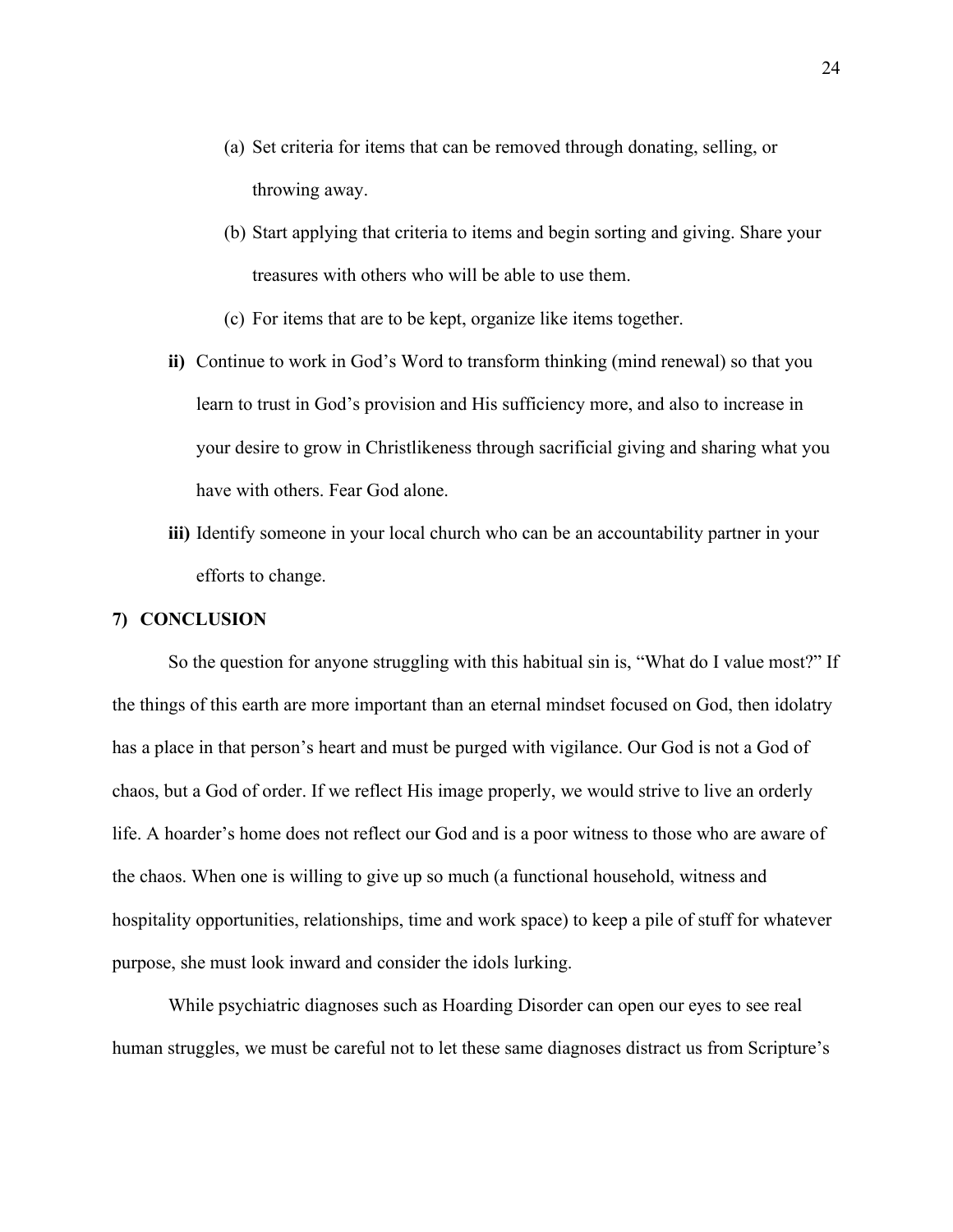insights and spiritual causes or contributions.<sup>59</sup> Biblical counseling has much to offer the person who hoards. As you work with such a one, keep in mind that her things are not just objects heaped in what appear as chaotic piles, but rather her identity is wrapped up in them. Even though this is sin, this is why parting with objects is met with such visceral pain . Helping someone who hoards is not just about throwing things away. It is about tearing away idols in a Christian's heart so that she is free to find her identity in Christ sufficient. This is the way to the deepest form of help. Once the idols are gone, the stuff will follow.

The gospel frees us from the penalty of sin, gives us power over sin and will one day free us from the presence of sin. There is hope. The secular disease model with no objective measure for diagnosis and no medical treatment offers a lifetime of hopelessness. The Bible is sufficient for the one struggling to overcome any kind of habitual sin, even that of excessive storing-up and accumulation of material things. There is hope in the gospel of Jesus Christ.

<sup>59</sup> Ed Welch, "Hoarding and the DSM5," *CCEF* (blog), June 3, 2013, https://www.ccef.org/hoarding-anddsm-5/.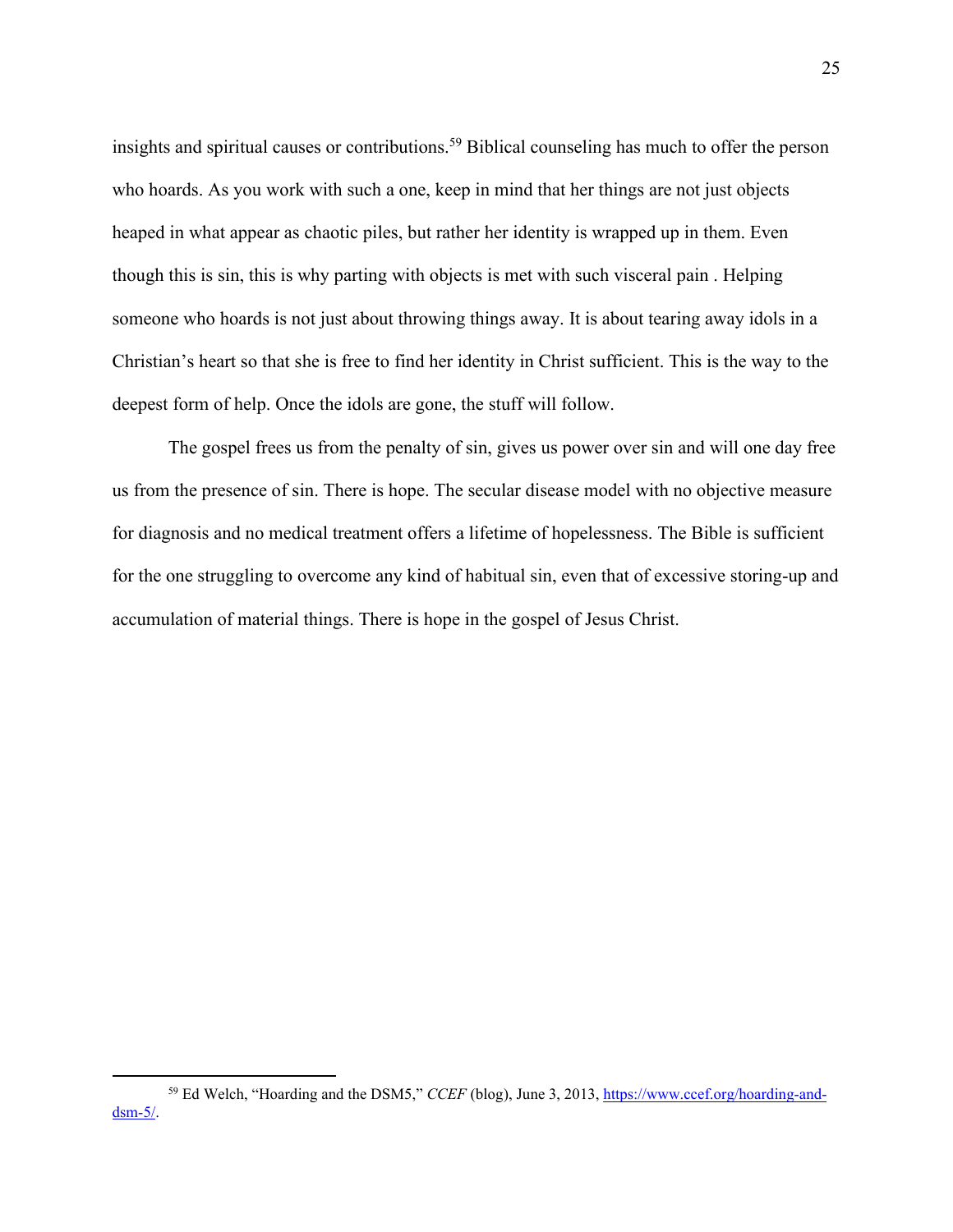# **Bibliography**

- American Psychiatric Association. *Diagnostic and Statistical Manual of Mental Disorders*. 5th ed. Arlington, VA: American Psychiatric Association, 2013.
- Bridges, Jerry. *Trusting God*. Colorado Springs: Navpress, 2016.
- Burroughs, Jeremiah. *The Rare Jewel of Christian Contentment*. Moscow, Idaho: Canon Press, 2020.
- Clinton, Timothy E. *The Quick-Reference Guide to Addictions and Recovery Counseling : 40 Topics, Spiritual Insights, and Easy-To-Use Action Steps*. Grand Rapids: Baker Books, 2013.
- Cooper, Rachel. *Diagnosing the Diagnostic and Statistical Manual of Mental Disorders*. London: Karnac, 2014.
- Emlet, Mike, Winston Smith, Andrew Ray, and Barbara Lane. "Hoarding." *CCEF* (blog), June 13, 2016. https://www.ccef.org/podcast/hoarding/.
- First, Michael B. "Transcript: Changes to Hoarding Disorder and OCD in DSM-5." Psychiatry & Behavioral Health Learning Network, October 14, 1914. https://www.psychcongress.com/article/transcript-changes-hoarding-disorder-and-ocd-dsm-5.
- Fitzpatrick, Elyse. *Idols of the Heart : Learning to Long for God Alone*. Phillipsburg, New Jersey: P & R Publishing, 2016.
- Frost, Randy O, and Gail Steketee. *Stuff : Compulsive Hoarding and the Meaning of Things*. Boston: Mariner Books, 2010.
- Lane, Timothy S, and Paul David Tripp. *How People Change*. Greensboro, N.C.: New Growth Press, 2008.
- Lawson, Steven J. *Show Me Your Glory : Understanding the Majestic Splendor of God*. Orlando, Fl: Reformation Trust Publishing, A Division Of Ligonier Ministries, 2020.
- Macarthur, John. *Our Sufficiency in Christ*. Wheaton, Ill.: Crossway Books, 1991.
- Mahaney, C J, Craig Cabaniss, Bob Kauflin, David T Harvey, Jeff Purswell, and John Piper. *Worldliness : Resisting the Seduction of a Fallen World*. Wheaton, Illinois: Crossway, 2008.
- Oct 11, Fritz Chery, and 2021 Bible Verses About 0 comments. "15 Helpful Bible Verses about Hoarding." Bible Reasons | Bible Verses About Various Topics, October 11, 2021. https://biblereasons.com/hoarding/.